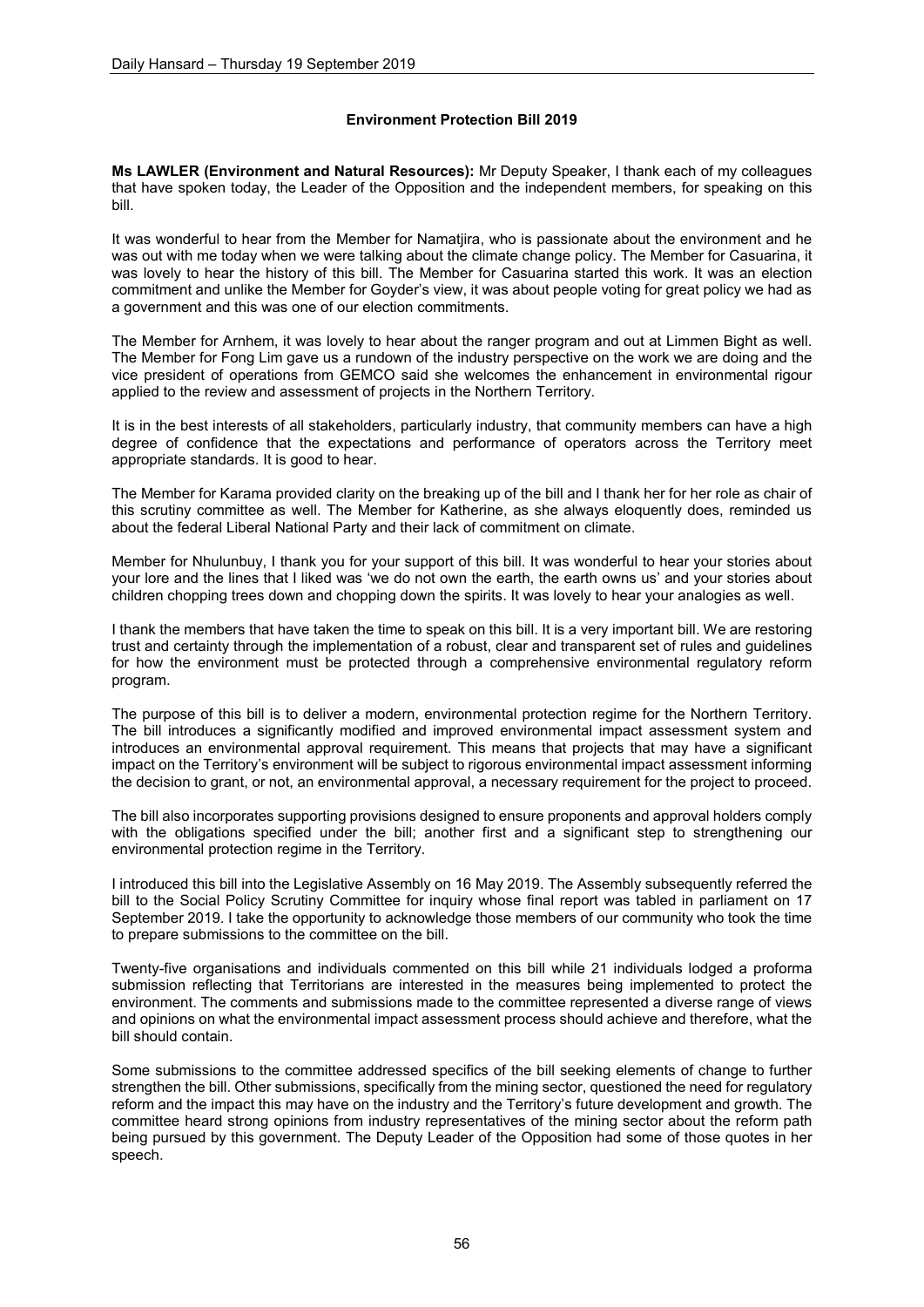They argued that reform is not required and expressed the view that the legislation was not the problem; it was how it was being implemented. To demonstrate their argument, they referenced their experience with the current system and in doing so, illustrated the lack of certainty for proponents that arises from an environmental impact system that relies on discretionary decision-making.

They were critical of how long it was taking to complete an environmental impact assessment as a consequence of clear processes and a lack of statutory timeframes. They presented their difficulty in attracting investment for their projects due to the time taken to receive a project approval.

These are all matters that are directly and specifically addressed by the bill before us and in fact, demonstrate in their own words why this bill is so necessary for the future development of the Territory. Environmental impact assessment processes are not new for the Northern Territory. The bill is not introducing a type of process that has never been implemented or practiced in the Territory before.

The bill replaces legislation that is outdated, inefficient and ineffective and puts in place a system that removes the discretion, increases the certainty and ensures project planning, design and implementation are informed by key environmental considerations. Importantly, what this bill does—and I ask members to reflect on why this might be of concern to some members of industry—is to ensure greater transparency about the expectations and management of significant environmental risks of a project in the Northern Territory.

The committee's inquiry was exhaustive and its report recommends the bill be passed subject to a number of relatively minor amendments. The Member for Nelson acknowledged that those amendments were minor. I will speak to some of the key recommendations of the scrutiny committee and the resulting Assembly amendments that I intend to bring.

The first recommendation I will address speaks to impact of climate change. A number of submissions to the committee expressed concern that the bill was silent when it came to climate change and greenhouse gas emissions. The committee acknowledged that the bill did not preclude the considerations of climate change and greenhouse gas emissions. These are one of a number of matters that should be considered when delivering environmental protection and ecologically sustainable development outcomes.

However, to provide greater certainty when considering potential impacts associated with development the inclusion of 'impacts of a changing climate' was recommended as an amendment to clause 42(b) of the bill. The purpose of this change is to ensure that the environmental impact assessment system considers both how developments may on climate, for example through the release of greenhouses gases, as well as how changes in climate may impact on developments, for example through sea level rise or the southern movement of species. This is recommendation 2 of the scrutiny committee report and is included in the proposed assembly amendments.

The second committee recommendation relates to the process of declaring environmental objectives and referral triggers by gazette notice, under division 1 of part 3 of the bill. The committee has recommended amendments to the bill to require the minister to publish statements of reason for the declarations including the amendment and revocation of declarations as soon as practical after declarations are made. These are contained in recommendations 4 and 5, and I will be moving amendments to a number of the clauses in this division to give effect to these recommendations and support the principle of transparency.

The third committee recommendation relates to the process for declaring protected environmental areas and prohibited actions under division 2, part 3 of the bill. Under the bill the decision making power for these types of declarations sits with the Administrator. The committee has critically considered the role of the Administrator and ministers in our system of government and recommends these powers be replaced with the minister. Placing these responsibilities with the minister is consistent with modern approaches to declarations of this nature, as with the proposed process for declaring environmental objectives and referral triggers to support the principle of transparency.

I will propose a number of amendments to the clauses relating to the declaration under the division, including the amendment and revocation of declarations to require them to be tabled in the assembly, and for statements of reason for declarations to be published as soon as practical after declarations are made. The tabling of documents relating to declarations made under the bill will provide an additional level of oversight, scrutiny and accountability for the declaration process.

These proposed amendments are consistent with recommendation 6 and will bring greater consistency within the bill when dealing with environmental declarations. The final recommendation I refer to is recommendation 7 of the scrutiny committee report. During the course of this examination of the bill the scrutiny committee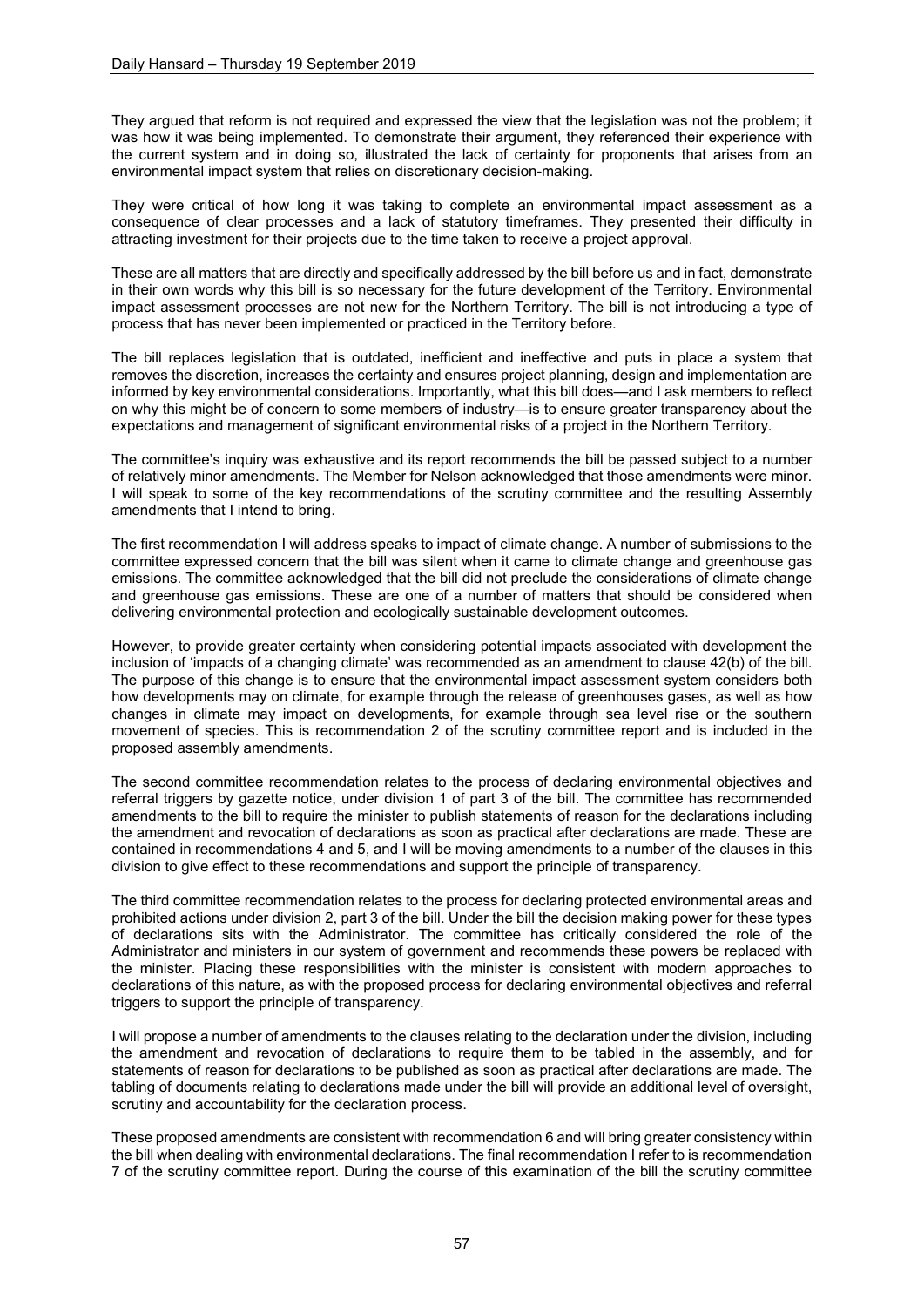heard varying opinions about the role of this bill in recognising the rights and interests of Aboriginal Territorians. This included whether the bill goes far enough or too far in its recognition of Aboriginal people and their deep connection with the land.

The committee has not recommended any changes to the recognition of Aboriginal people, which currently occurs through the objects of the bill and a general duty on proponents to appropriately engage with and address the values, rights and interests of Aboriginal people at clause 43. The committee did however identify that in considering whether or not the person is fit and proper to hold an environmental approval the minister may consider contraventions of laws associated with the natural environment, work health and safety and fraud or dishonesty, but not contravention of law that may relate to more social or cultural matters including Aboriginal sacred sites.

The committee has therefore recommended that the fit and proper person test established by clause 62 be amended to include consideration of contraventions of laws relating to heritage and culture, including Aboriginal sacred sites. I will be bringing this assembly amendment, which will close the loop in recognising and reflecting in this bill the importance that all Territorians place on preserving culture and heritage.

As we move to consider this bill detail I would like to point out that the assembly amendment being tabled includes only minor amendments to the bill as recommended by the scrutiny committee report. I make this point to the Assembly because it demonstrates that in an environment of strong opinion and polarised views the bill has shown itself to be a pragmatic and necessary piece of legislation.

I do, however, recognise the two dissenting reports from the Members for Araluen and Spillett who both took the opportunity to speak of their opposition to the bill when the report was tabled. The Member for Spillett paints this bill as anti-development. She stated that our children, their children and their children should all have jobs and, of course, they should. There is nothing in the proposed legislation that will prohibit this from happening.

However, to quote the Member for Spillett's dissenting report:

*It is important to recognise that all development comes at a price to our environment. We want our children, their children and their children to have jobs, but we also do not want to deny them access to clean water, clean air or to the great Territory lifestyle.*

This is why we believe we need this legislation.

The Member for Spillett stated:

*The CLP opposition is unashamedly pro-development and believes that the Northern Territory has limitless potential. There is nothing shameful about wanting to see the Territory develop and grow, but I believe it is shameful in the view of the limited potential.* 

There is no such thing as limited potential when resources are finite. That sort of attitude leads to the death or rivers, public health warnings associated with air and water pollution and costly government investment to address land contamination and legacy pollution.

The Member for Araluen recognised that the Northern Territory currently has a slow and onerous system and expressed concern that the new legislation may add to this. The Member for Goyder also mentioned that. This concern is based on assertions made by the mining industry in their submission to the scrutiny committee.

The Member for Spillett also raised this issue. However, her assertions are based upon the number of pages within the proposed legislation, as compared with the current act, an issue also raised by the mining industry representatives at the scrutiny committee. You cannot have it both ways. You cannot complain about the uncertainty and unpredictability associated with legislation based upon discretionary decision making, but then declare that the new legislation is too long, when too long means we will have a clearly articulated process, established decision-making criteria, transparency, clear time frames, engagement with proponents, decisions that reflect risk and the integration of the environmental impact assessment and environmental approval process—all of which only serves to improve the Northern Territory as a place to invest.

On Tuesday in this House and in her dissenting report, the Member for Araluen made reference to the government's environmental regulatory reform program being conducted in two stages. The honourable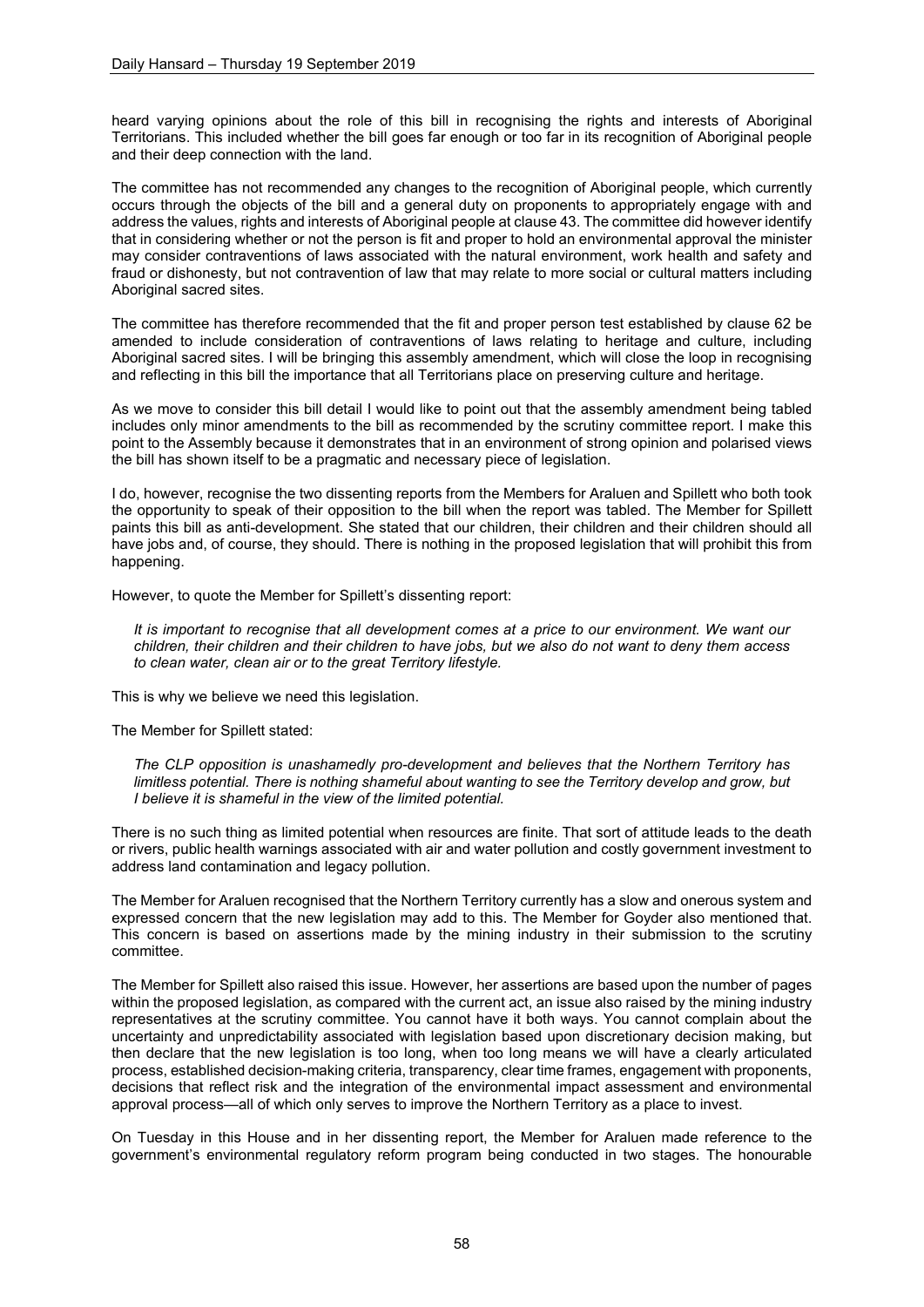member expressed concern that the staging of reforms inhibited the scrutiny committee's ability to properly scrutinise this bill.

Pursuing environmental reforms in two stages was a pragmatic response to the scale of the reform necessary to ensure the Territory can continue to develop and grow in a manner that respects the finite nature of our resources while meeting community expectations of how our resources should be managed and protected.

I can assure the members of this House that there is nothing nefarious about the staging of this program. The reforms to the environmental impact assessment process and environmental approvals for significant projects is work that is independent of reforms to those who are required to ensure that waste, pollution and land clearing are managed appropriately in the Territory. It makes sense to undertake this work in two stages.

As I have already mentioned, the Member for Spillett is already critical of the length of this bill. The Member for Nelson has also noted the importance of this legislation and that the bill is one of the most—if not the most—substantive piece of legislation to come before this House in recent times. I can imagine the response from members opposite if, as the Member for Araluen suggested, all of the reforms required to ensure we have a fully functioning environmental regulatory system had been consolidated into a single bill before this House.

Finally, a comment on regulatory impact statements, or as they are more commonly referred to, the RIS. I have fielded questions about the RIS for this bill before in this House. It was raised again by a number of people here today and on Tuesday in their dissenting reports. As I have said before, the purpose of the RIS is to ensure that impacts of regulation are appropriately assessed and made fully transparent to government before decisions are made. They ensure that government decision making is informed. They are not a tool to justify government decision making to the public, industry or the members opposite. It is government policy not to release RIS documents and to my knowledge, no Northern Territory government RIS document for any piece of Northern Territory legislation has come before this House and has been released.

This bill is a fundamental and important component of the environmental regulatory reform program being processed by my department. It is replacing the legislation and practice that dates from the 1980s. How can it possibly be argued that this is not good for the Territory?

This is a bill that provides increased certainty, is robust and transparent with clearly articulated processes. It has been drafted to deliver a system that is outcome and risk focused. The environmental impact assessment requirements are commensurate with risk.

The bill provides an environmental impact assessment that directly informs a subsequent environmental approval, a fundamental change that will result in the Territory's important economic, social, cultural and natural environmental assets being recognised and protected.

The bill has been drafted to recognise the important role of the Territory's community. It includes provisions aimed at improving public engagement with the environmental impact assessment process, increasing understanding of decision-making and greater access to information. The bill is clear in its expectation that a proponent is to undertake consultation with potentially affected people in communities in a manner that is inclusive and culturally appropriate.

It also provides the option of an environmental impact assessment methodology that is not reliant on published written text which may not be accessible to potentially impacted Territorians.

The legislation before you today is tailored for the Territory, while reflecting national and international best practice. It is legislation that is responsible and places us in the best possible position to grow and develop without passing on the negative externalities of development to our children, their children and their children's children.

I thank everyone who has been involved in the development of this bill, from the wonderful officers in my department—the amazing chief executive and policy officers—to the individuals and organisations that took the time to participate in the scrutiny committee process, or commented when my department released a draft of this bill for consultation. The commitment and interest shown in this bill shows that this legislation will serve the Territory well into the future.

The Assembly divided.

Ayes 13 Noes 3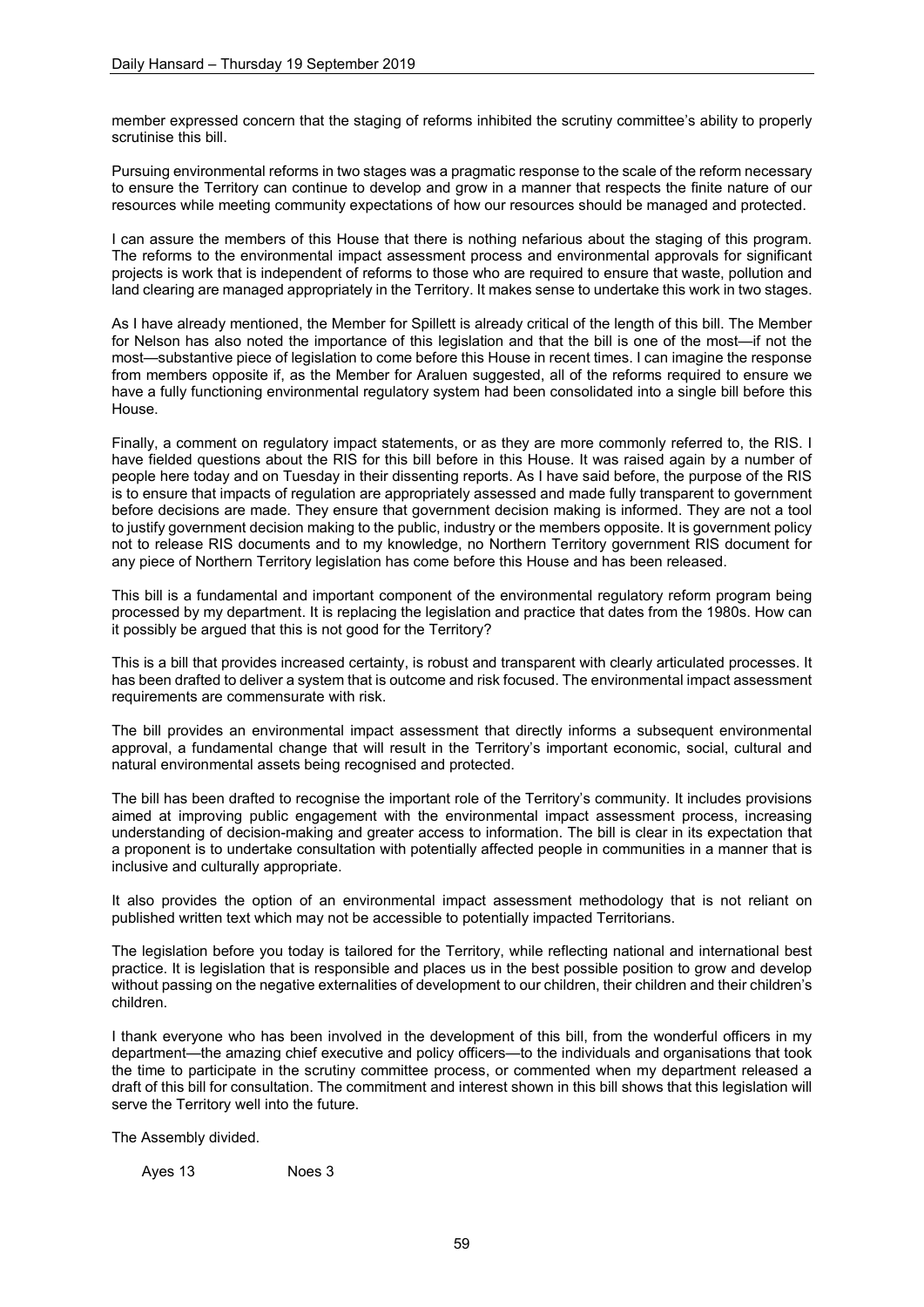Ms Ah Kit Mrs Finocchiaro<br>Mr Costa Mr Mills Mr Costa<br>Mr Gunner Ms Purick Mr Gunner Mr Kirby Ms Lawler Mr McCarthy Ms Manison Ms Moss Ms Nelson Mr Paech Mr Sievers Ms Wakefield Mrs Worden

Motion agreed to; bill read a second time.

## **Consideration in detail**

Clause 1 agreed to.

Clause 2:

**Mrs FINOCCHIARO:** When is it expected that the Act will commence?

**Ms LAWLER:** March, April next year.

**Mrs FINOCCHIARO:** I have questions around transitional arrangements for people whose applications are on foot and pre-existing approvals, but would you prefer to answer that closer to the end of the bill around 295 where it says, Transitional Provisions?

**Ms LAWLER:** Yes we can answer it then.

Clause 2 agreed to.

Clause 3 agreed to.

Clause 4:

**Ms LAWLER:** I move amendment 1 to Clause 4. Clause 4 is a definition clause. It contains a number of definitions that are made throughout the bill.

Assembly amendment 1 inserts a new definition of sacred site. Under this bill, a sacred site will have the same meaning as under the Commonwealth *Aboriginal Land Rights (Northern Territory) Act 1976*. This is consistent with the approach to defining sacred sites in other Territory legislation, most notably the *Northern Territory Aboriginal Sacred Sites Act 1989.*

The definition is required to support a proposed amendment to include considerations of a person's previous compliance with matters related to heritage and culture, including Aboriginal sacred sites, as part of the determination of whether a proponent is a fit and proper person to hold an environmental approval established by Clause 62 of the bill.

The new definition will be inserted alphabetically. This amendment is associated with recommendation 7 of the scrutiny committee's report.

**Mrs FINOCCHIARO:** Why are the words 'cultural, economic or social' not included as part of the definition of ecologically sustainable development?

**Ms LAWLER:** That is part of the definition of environment.

Amendment agreed to.

Clause 4, as amended, agreed to.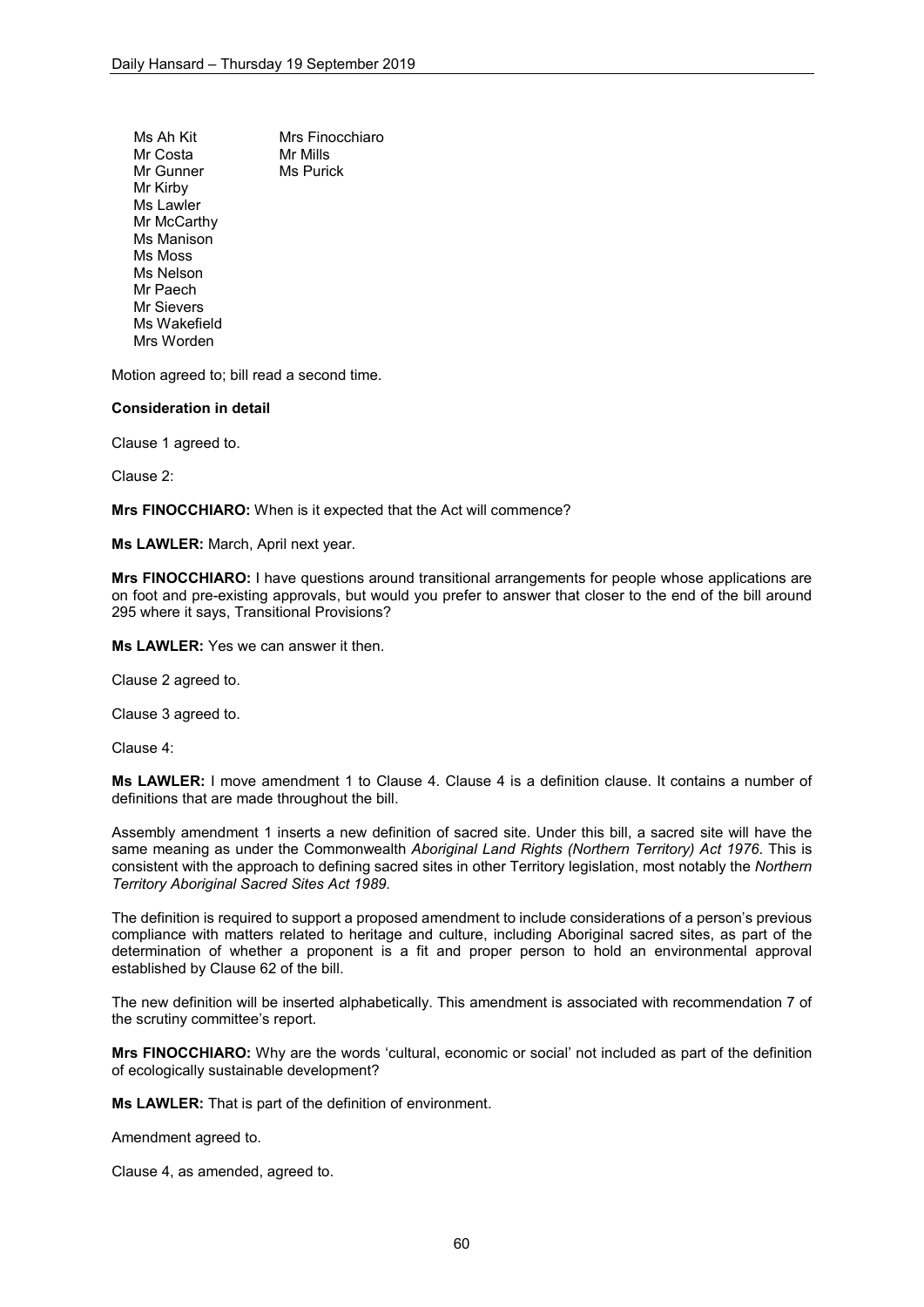Clauses 5 to 16, by leave, taken together and agreed to.

Clause 17:

**Mrs FINOCCHIARO:** Why were the words economic, social and cultural not part of the principles of ecologically sustainable development in clause 17?

**Ms LAWLER:** As previously advised, that is part of the definition of environment.

**Mrs FINOCCHIARO:** Thank you, Minister. However the word 'environment' does not appear in clause 17 and so therefore economic, social and cultural are not considerations for that clause.

**Ms LAWLER:** Ecologically sustainable development is a development that is environmentally sound. That is ecological, so it is intrinsically in there.

**Mrs FINOCCHIARO:** Do you mind clarifying that last part?

**Ms LAWLER:** So ecologically sustainable development is referring to the environment; that is ecologically sustainable. The ecology is sustainable so ecologically sustainable development is about the environment. It uses the environment definition.

**Mrs FINOCCHIARO:** It does not use the environment definition. Environment includes the economic, social and cultural considerations but ecologically sustainable development does not. In many ways it is an omission from the bill.

**Ms LAWLER:** Another way to try and explain it is that the pillars that ecologically sustainable development is on is the environment, the social and the cultural. It is the underpinnings of that.

**Mrs FINOCCHIARO:** But instead of having it as implied, why did you not take the opportunity to enshrine it in those principles?

**Ms LAWLER:** It is not implied, it is the understanding of what it is. Ecologically sustainable development is that.

**Mrs FINOCCHIARO:** So you are saying that ecologically sustainable, by its intrinsic definition, includes economic, social and cultural considerations.

**Ms LAWLER:** It is and it is what is recognised internationally, not just what we are trying to do here.

**Mrs FINOCCHIARO:** In clause 17(3) a decision-maker is not required to specify how the decision-maker has considered or applied these principles. In many people's view this erodes transparency. Why was the decision made that the decision-maker is not required to specify how they considered or applied the principles?

**Ms LAWLER:** Yes, the principles are holistic and have to be applied holistically so it is not a matter of breaking them down into parts. It is part of that whole.

**Mrs FINOCCHIARO:** Given there is no definition of 'ecologically sustainable development', there is no breakdown of it, then there is no requirement for the decision-maker to publish or give reasons for decisions. What I am trying to say is, how could anyone have confidence that if you say economic, social and cultural considerations are part of the decision-making process—how could anyone have confidence in the way those four factors have been considered or weighed in forming that decision.

**Ms LAWLER:** The definition is in section 4.

**Mrs FINOCCHIARO:** What I am saying is that because the decision-maker is not required to specify how the decision-maker considered the principles, is there a weighting regime that will be in the regulations that we have not seen? How will that be applied? What if the decision-maker only considered one component or favoured one above another? Is there a weighting system?

**Ms LAWLER:** At all those decision-making stages I have to publish my decisions. I am not exactly sure what you are trying to get at.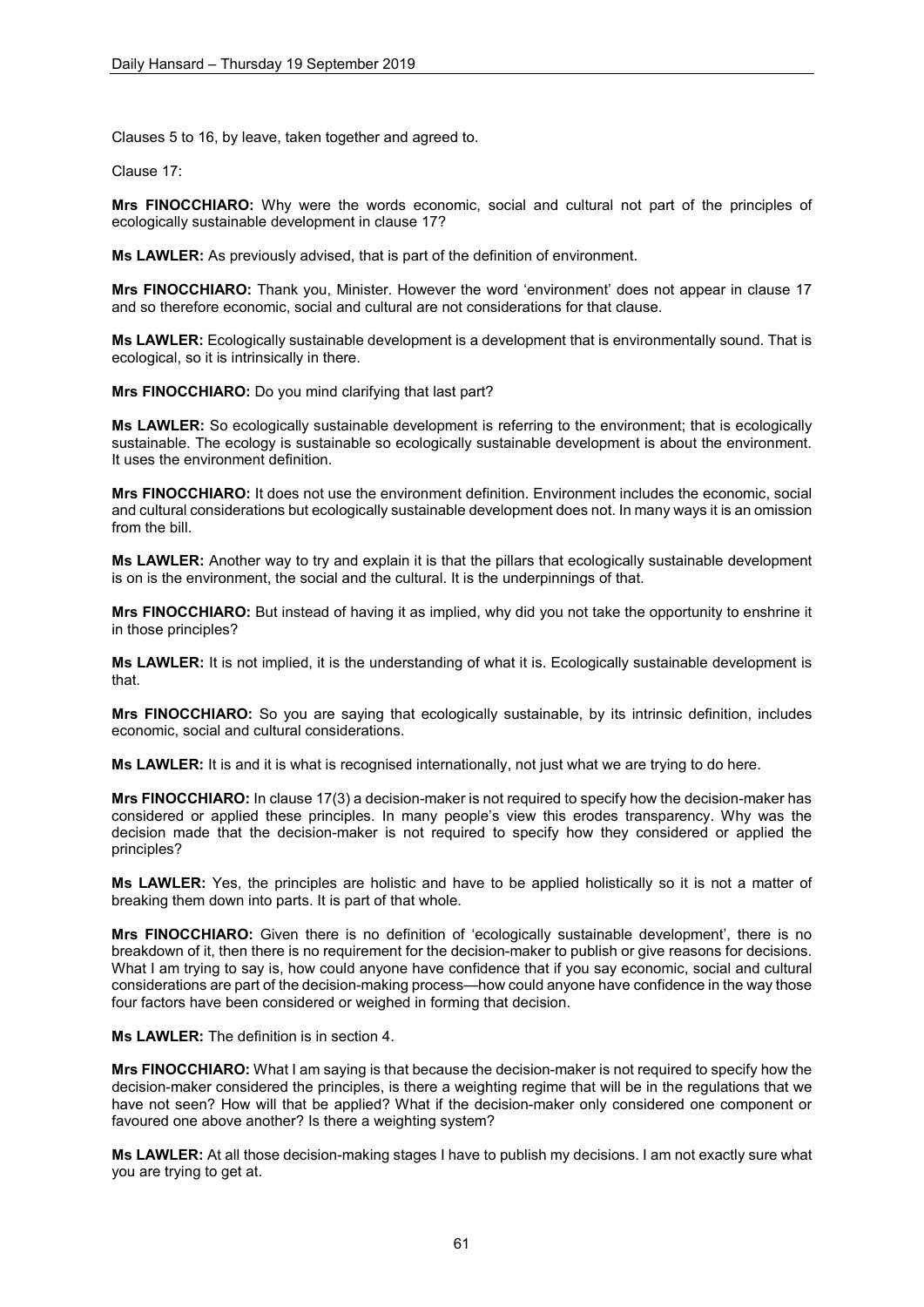Clause 17 agreed to.

Clause 18:

**Mrs FINOCCHIARO:** You, in your decision-making, are not explicitly required to consider the social, cultural and economic impacts, but are confined to matters listed in the objects of the bill. Is there a reason for that?

**Ms LAWLER:** I have to make a decision on what the environment is. I make a decision on the broad definition of 'environment'.

**Mrs FINOCCHIARO:** Even if social, cultural and economic does not form part of the considerations in the objects of the act, are you saying that because it falls into the definition of 'environment' that you must consider those factors?

**Ms LAWLER:** The very first object of this act is to protect the environment. I think that might cover what you are getting at.

Clause 18 agreed to

Clauses 19 and 20, by leave, taken together and agreed to.

Clause 21:

**Mrs FINOCCHIARO:** Under the principle of intergenerational and intra-generational equity, is there a reason why this does not include the right to develop to meet the needs of future generations?

**Ms LAWLER:** That wording is not included in any modern jurisdictions.

Clause 21 agreed to.

Clauses 22 to 25, by leave, taken together and agreed to.

Clause 26:

**Ms LAWLER:** I move amendment 2 to clause 26. Clause 26 identifies an environmental decision-making hierarchy. It provides a foundation for decision-making by requiring that development actions be designed firstly to avoid environmental impacts; secondly, to mitigate and manage impacts that cannot be avoided and finally, if appropriate, provide environmental offsets for residual impacts that cannot be avoided or mitigated.

Assembly amendment 2 amends the wording of this clause to make it mandatory that the hierarchy be applied by replacing the word 'should' with 'must'. This amendment is intended to give greater certainty to government decision makers, including ministers, the Northern Territory Environmental Protection Authority—NT EPA I will refer to from now on—and proponents in the community about the importance of applying this hierarchy when designing and assessing development actions. This amendment reflects Recommendation 3 of the scrutiny committee report.

**Mrs FINOCCHIARO:** Minister, has any modelling been done on the cost to industry of implementing an environmental decision-making hierarchy?

**Ms LAWLER:** Not on the hierarchy because that is part of the current process we have in place.

**Mrs FINOCCHIARO:** Was there any consultation with proponents, approval holders or environmental groups about changing the wording from 'should' to 'must'?

**Ms LAWLER:** That is the recommendation from the scrutiny committee, but there has been extensive consultation on this legislation.

**Mrs FINOCCHIARO:** The government did not do any additional consultation following the scrutiny committee report?

**Ms LAWLER:** No.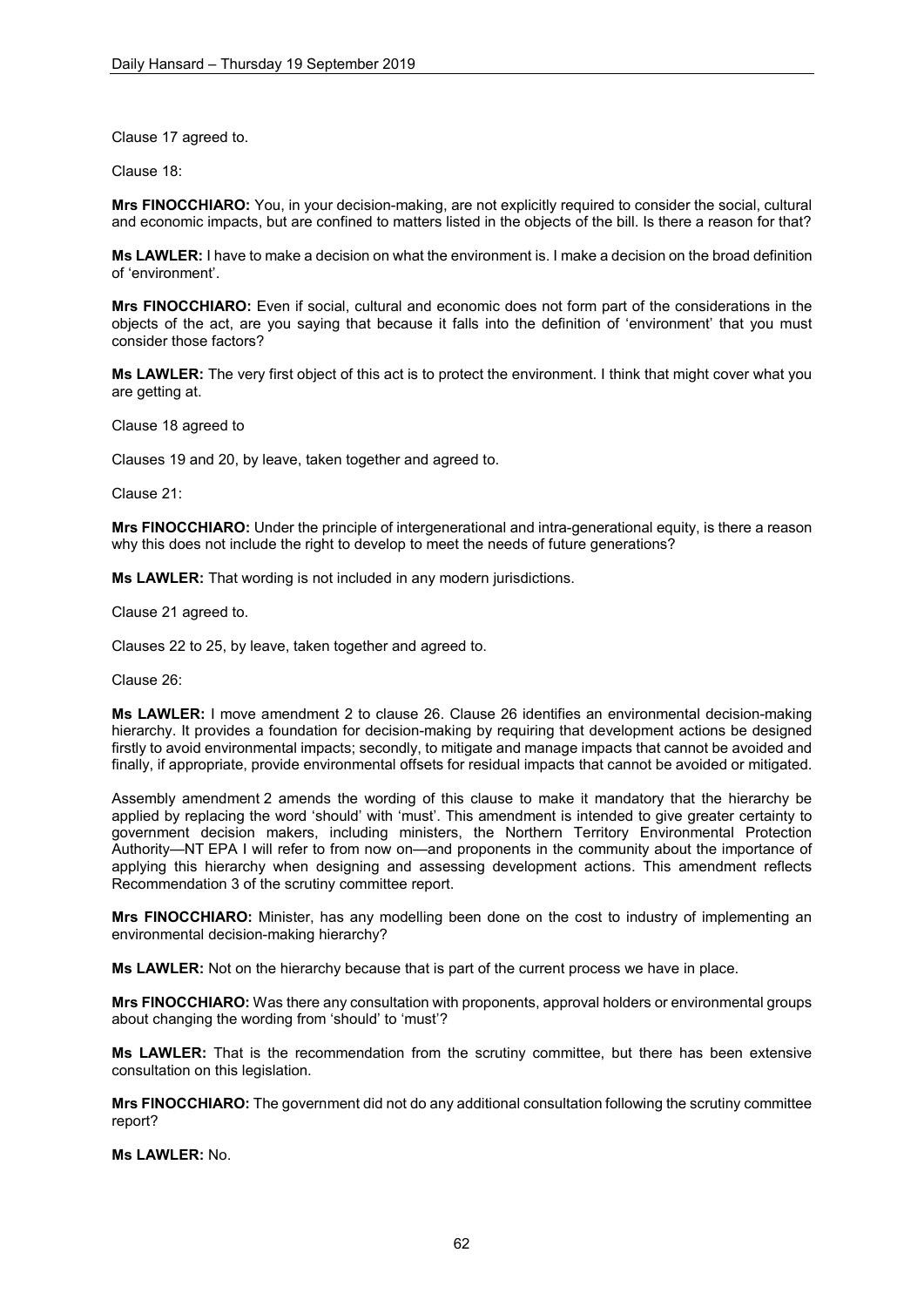**Mrs FINOCCHIARO:** Will this provision increase or decrease what is commonly referred to as green tape?

**Ms LAWLER:** We believe this legislation will decrease green tape or red tape—or whatever tape you would like to refer to. This process is one of the key components or underlying reasons why we have done this work—to make sure that we have a more transparent, effective and efficient legislation. That is why we are here.

Amendment agreed to.

Clause 26, as amended, agreed to.

Clause 27 agreed to.

Clause 28:

**Ms LAWLER:** I move amendment 3 to clause 28. Clause 28 provides a mechanism for declaring environmental objectives. Environmental objectives are intended to serve as guides for decision makers and provide a public statement of those priority environmental matters to be considered in the environmental impact assessment process. Specific processes, including public consultation requirements, will be set out in regulations.

Environmental objective declarations must be accompanies by a statement of reasons. Assembly amendment 3 makes an amendment to subclause (5) by requiring that the statement of reasons be published as soon as practicable after the declaration is made. This amendment will improve certainty for the community that statements or reason will be published in a timely manner. The amendment reflects Recommendation 4 of the scrutiny committee's report.

**Mrs FINOCCHIARO:** You might have said that and I might have missed it, but where will these statement of reasons be published?

**Ms LAWLER:** It is on the Department of Environment and Natural Resources website.

**Mrs FINOCCHIARO:** They will not be in a *Gazette* notice?

**Ms LAWLER:** No.

**Mrs FINOCCHIARO:** Why has the government chosen not to go with a time frame, which would increase transparency, from the point after the decision is made to the point of publish?

**Ms LAWLER:** This wording is fairly standard in legislation but it is about making sure that it is up there and published on the web. Of course, there might be a glitch in the system for a minute or ten minutes or who knows. As soon as practical after the declaration is made is common sense. It is used in legislation to say it will be up as soon as we can.

**Mrs FINOCCHIARO:** Surely to improve transparency and increase confidence in the process, if there was a timeframe by which a minister must publish decisions—so for example, it might be 24 hours or 1 week, I do not know. By saying as reasonably practical there is a lot of flexibility and discretion built into that timeframe. Noting that the original legislation did not even have as soon as reasonably practical, clearly this amendment is a step in the right direction but I would argue to further increase transparency you would have a fixed timeframe by which it could be published and that way, everyone would know where to find it and how long that process has taken.

**Ms LAWLER:** I hear you, Deputy Opposition Leader, but it is common language in legislation and it is one where if the system went down, is it one hour, two hours or one day? As soon as practical after the declaration is made is a sensible way. It can go up straight away or if there are times when the internet goes down or there is a problem with something, as soon as practical after declaration is a timeframe that is there. I think it is a sensible way and as you say, there was none in the past so it could have been months. This is language that is used in legislation.

**Mrs FINOCCHIARO:** Will proponents and approval holders be sent a copy immediately directly or will it only be published?

**Ms LAWLER:** They get the information as soon as it has been signed off. They will receive that.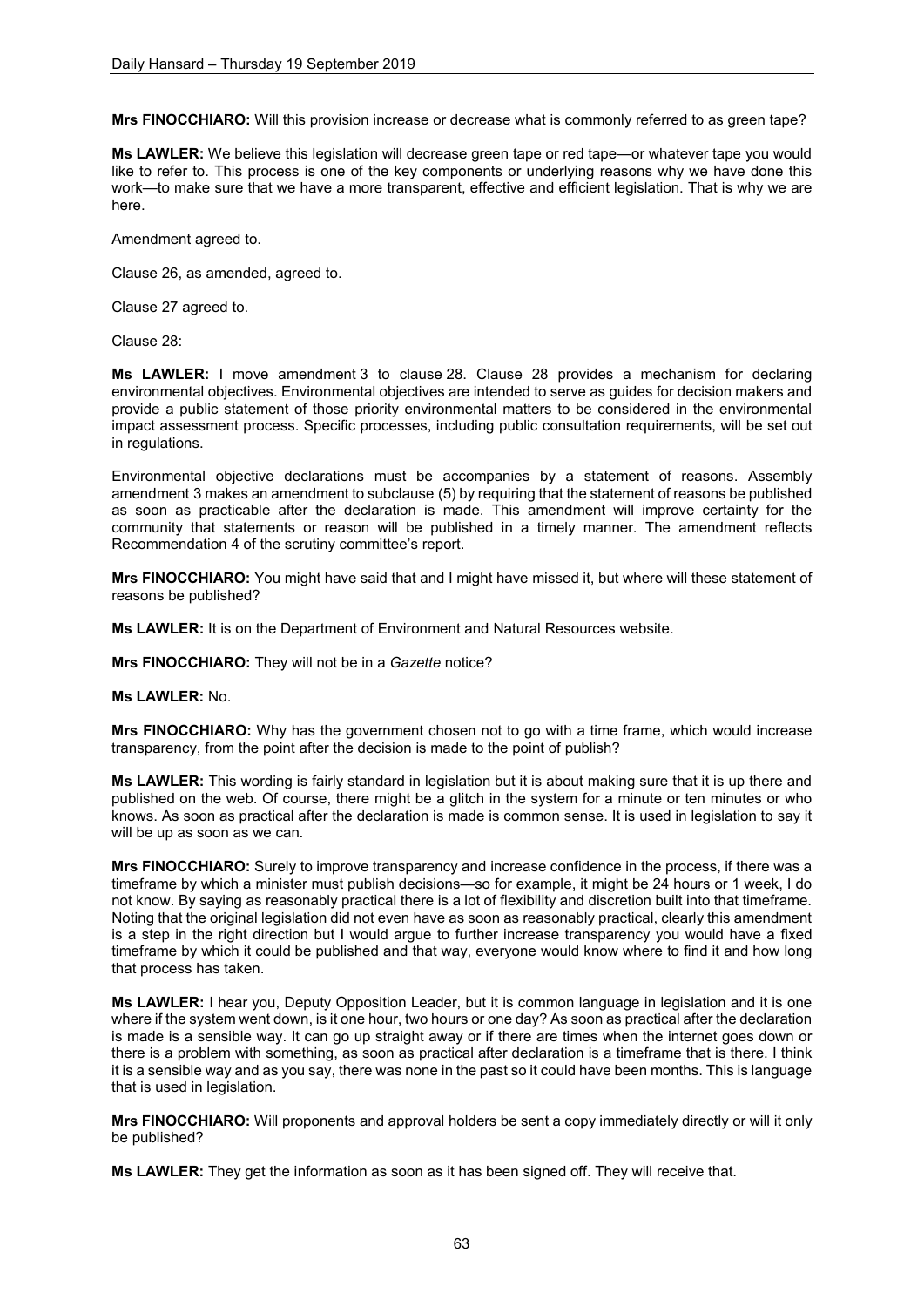**Mrs FINOCCHIARO:** Just going back to the publishing time frames, a cynical person could say if it does not suit the government depending on what the decision might be, then it could be unnecessarily delayed or protracted. If there was a line in the sand, of course a minister could publish it much sooner in the process. It might be a matter of hours all things going well. At the very least, there is a stopping point for everyone to have confidence that no decision will be made and not made public within a timeframe.

**Ms LAWLER:** I have provided my response. There is nothing else to add to it.

Clause 28, as amended, agreed to.

Clause 29, by leave, agreed to.

Clause 30:

**Ms LAWLER:** Clause 30 provides a mechanism for declaring referral triggers. The purpose of a referral trigger is to direct the project into the impact assessment system because it has potential for significant impact by virtue of its proposed location or type of activity.

Clause 30 establishes the power to declare location-based referral triggers and activity-based referral triggers. A location-based referral trigger is where an area has been formally identified as being of exceptional environmental significance. This may be due to a feature of the natural or cultural environment such as the last known habitat of a critically endangered species.

An activity-based referral trigger identifies specific actions that may pose an extraordinary potential for significant impact. Such an activity would likely be described in terms of the threshold of activity that would require the proposed action to be referred. Threshold values may reflect scales and/or expected outputs and and/or expected waste products. For example, an activity trigger might be the construction of a new water storage dam that is located on a continuous flowing river, or which exceeds a specific height, or which captures a certain percentage of the catchment. Only proposed actions that meet the thresholds for the identified activity would need to be referred.

Specific processes including public consultation requirements will be set out in regulations. Referral trigger declarations must be accompanied by a statement of reasons. Assembly amendment 4 makes an amendment to subclause (4) by requiring the statement of reasons be published as soon as practical after the declaration is made. This amendment will improve certainty for the community that statements of reason will be published in a timely manner. This amendment reflects recommendation of scrutiny committee's report.

**Mrs FINOCCHIARO:** Again, minister, we see in this section that there is no publishing timeframe, there is no timeframe by which the minister has to publish her decision. Is there a reason for that?

**Ms LAWLER:** That was a recommendation of the scrutiny committee.

**Mrs FINOCCHIARO:** Well, the recommendation of the scrutiny committee was to actually put some form of loose timeframe in. Again, we see wording 'as soon as practical', but why does government not believe there should be a mandated timeframe?

**Ms LAWLER:** I have replied to that previously, but it is about making sure that it is a practical timeframe for it to be declared, to be published. I have responded to that previously, it is there for you to see that is practical after the declaration is made for it to be published.

**Mrs FINOCCHIARO:** You can see how it lacks transparency thought that we have before us a bill that no requirement around timeframe for the scrutiny committee to then suggest at the very minimum it be as soon practical. But of course government not willing to go any further on a mandated timeframe. Will under this provision proponents be notified immediately from the point of the decision?

**Ms LAWLER:** Proponents will be advised as soon as practical after the declaration is made.

**Mrs FINOCCHIARO:** Why was it decided by government that there is no requirement to give notice or consultation before you make a decision around a trigger?

**Ms LAWLER:** Consultation processes will be in the regulations.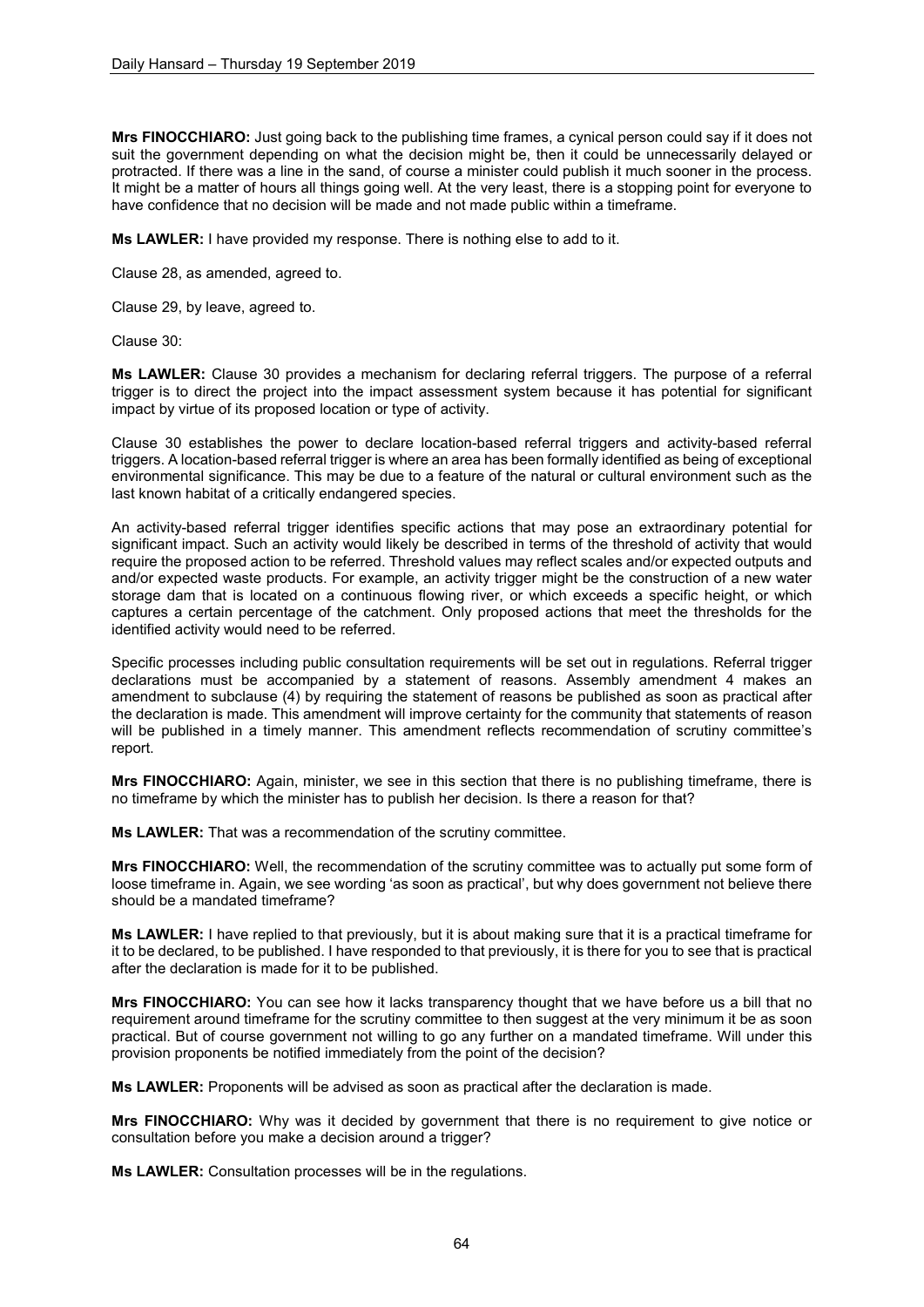**Mrs FINOCCHIARO:** But if the legislation does not make reference to the regulation or does not—does the government have any idea of what a referral trigger might be? This has caused some concern from stakeholders because they do not understand at this point in time what a referral trigger is.

**Ms LAWLER:** There are no current proposals to have referral triggers.

**Mrs FINOCCHIARO:** What will be the practical application of clause 30?

**Ms LAWLER:** Immediately there is not any, but it will give us those opportunities for consultation into the future.

**Mrs FINOCCHIARO:** Even though the legislation will give you the power to have activity based or location based referral triggers. Are you saying you will unable to exercise that power unless there is thresholds and processes set out in the regulations?

**Ms LAWLER:** Yes, it might be that there is a need to do a strategic SREBA in an area and that is why the trigger is there until you know exactly what is in that environment. You will do a broader at that environment and then work out that there is something that is absolutely specific that you need to protect or put something in place for.

**Mrs FINOCCHIARO:** In the regulations, you will, if the point in time arises that the government feels there should be referral triggers, you will then set out the thresholds for location based triggers and activity based triggers in the regulation, or will that already be set out in this first round of regulation?

**Ms LAWLER:** Yes the regulations will provide the clarity.

**Mrs FINOCCHIARO:** Sorry, I want to get it clear in my mind. At this stage the government has no intention to draft regulations in relation to referral triggers?

**Ms LAWLER:** The regulations will outline the process for a referral trigger.

**Mrs FINOCCHIARO:** Will that process include the thresholds?

**Ms LAWLER:** Yes, the threshold question is different. The threshold question refers to the declaration.

**Mrs FINOCCHIARO:** Will the regulations in relation to, sorry, we are not in clause 30, declaration of referral triggers? To answer my last question, will the thresholds be set out in the regulations referring to Clause 30?

**Ms LAWLER:** I am confused about what you are trying to achieve. It is about an activity or a location that will trigger that. I am trying to think of the example I gave. The location based referral trigger is where an area has been formally identified as being of exceptional environmental significance.

It might be because of a natural feature or a cultural environment. It is not a threshold, it is around a place or an animal or something, a flora or fauna that triggers it. I am not sure what you are trying to get at.

**Mrs FINOCCHIARO:** That makes sense for location based, but for activity based, will the regulations set out a range of activities that would commence the referral?

**Ms LAWLER:** The regulations will include a process for declaring the trigger. The declaration of the trigger is by gazette. The declaration will identify any relevant thresholds.

**Mrs FINOCCHIARO:** The declaration will contain the thresholds, the declaration will be gazetted, so that will not be in the regulations?

**Ms LAWLER:** Yes.

**Mrs FINOCCHIARO:** And the minister can publish her declaration by gazette at any point in time?

**Ms LAWLER:** Yes, as soon as practical.

**Mrs FINOCCHIARO:** Will the consultation process be set out in the regulations?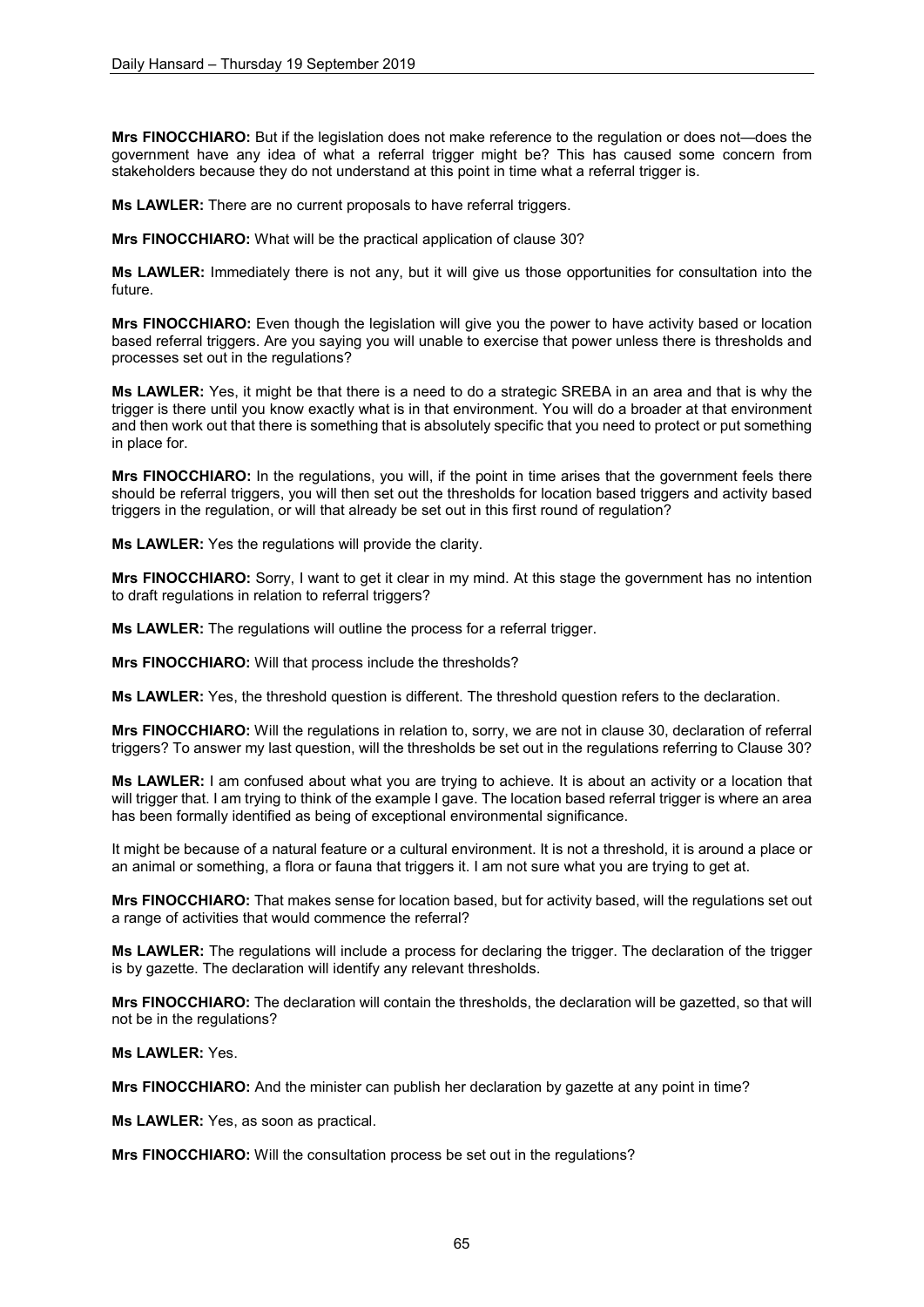**Ms LAWLER:** Yes it will.

**Mrs FINOCCHIARO:** Will there be a process where the minister is required to consult, prior to making the declaration?

**Ms LAWLER:** Yes it will be as part of that consultation process.

**Mrs FINOCCHIARO:** But the consultation process will take place prior to the declaration being made?

**Ms LAWLER:** Yes it will.

Amendment agreed to.

Clause 30, as amended, agreed to.

Clause 31:

**Ms LAWLER:** Mr Deputy Speaker, I move amendment 5 to clause 31. Clause 31 allows the NTEPA to recommend environmental objectives or referral triggers to the minister. This can be done on the NTEPA's initiative or at the request of the minister. The minister may accept or refuse a recommendation and must publish a statement of reasons for the decision.

Assembly amendment 5 makes an amendment to subclause (4) by requiring that the statement of reasons be published 'as soon as practicable after the decision is made'. This amendment will improve certainty for the community that the statements of reason will be published in a timely manner. This amendment has been included to ensure consistency in the bill and aligns with recommendation 4 of the scrutiny committee's report.

**Mrs FINOCCHIARO:** At the risk of sounding repetitive—I do not mind, but it might become tiring for you, minister. This is a step in the right direction. The scrutiny committee has put in place 'as soon as practicable', but again I ask why the government has decided not to provide a fixed timeframe to increase transparency when it comes to publishing the statement of reasons?

**Ms LAWLER:** It was a recommendation of the scrutiny committee report.

Amendment agreed to.

Clause 31, as amended, agreed to.

Clause 32, by leave, agreed to.

Clause 33:

**Ms LAWLER:** Mr Deputy Speaker, I move amendment 6 to clause 33. Clause 33 allows the minister to amend or revoke either an environmental objective or a referral trigger. This ensures the objectives and triggers remain relevant and responsive to the Northern Territory environment. Specific processes associated with amending and revoking declarations, including public consultation requirements, will be set out in regulations.

Assembly amendment 6 clarifies that the minister's power to revoke or amend a declaration is by *gazette* notice. This amendment ensures consistency within the bill and provides certainty about the process for revoking and amending declarations. This amendment reflects recommendation 5 of the scrutiny committee's report.

**Mrs FINOCCHIARO:** Minister, I again question the government's commitment to providing certainty and transparency throughout this bill. This section, as drafted by government, did not even have a requirement to publish a statement of reasons. It is a good recommendation from the scrutiny committee that you should be publishing a statement of reasons, but again it is disappointing that you only have to publish them as soon as practicable. I ask you again why there is no fixed timeframe.

**Ms LAWLER:** I agree. That is why we have scrutiny committees. Our government brought in scrutiny committees for this purpose—to have a really close look at legislation. 'As soon as practicable' was the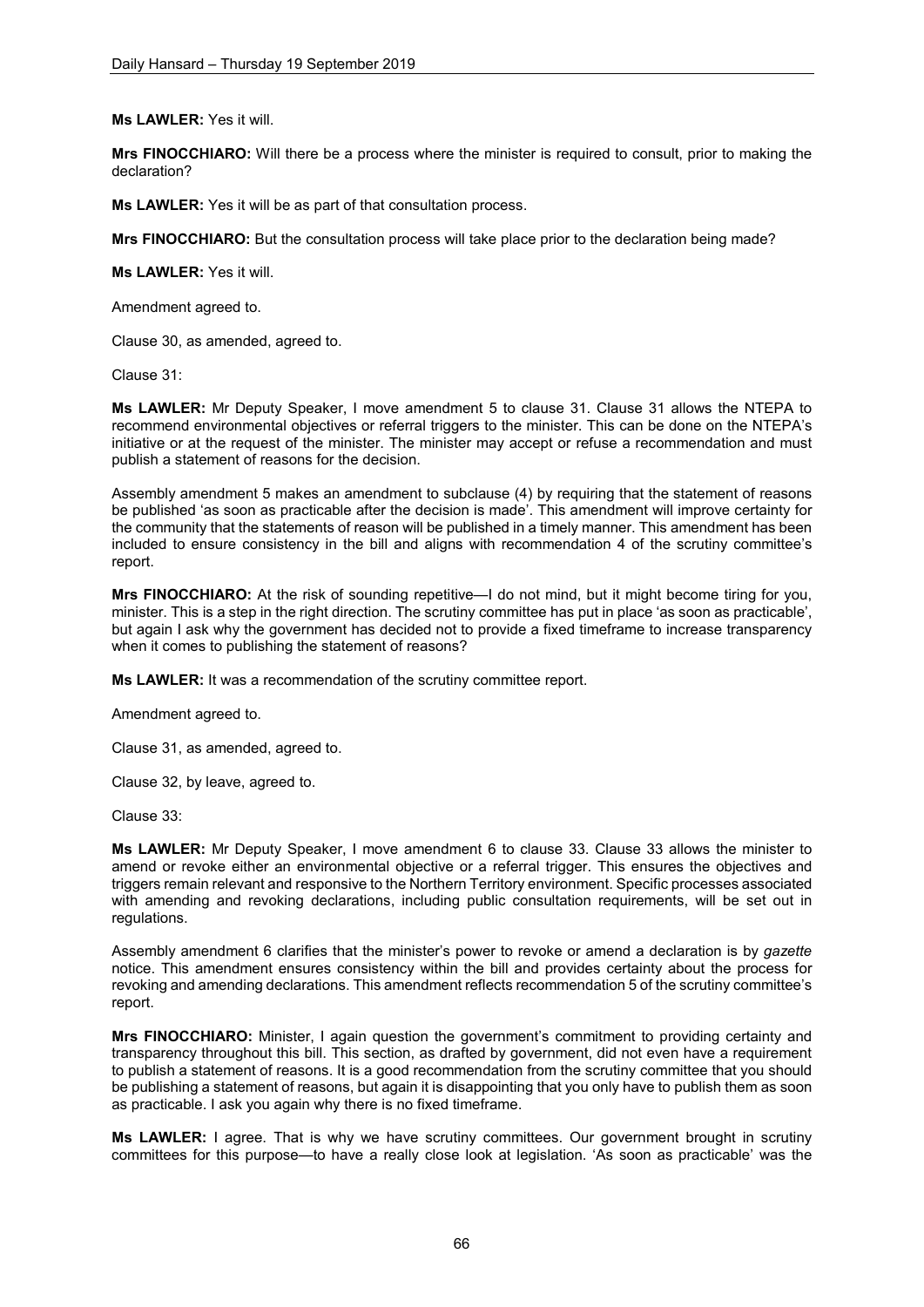scrutiny committee's recommendation regarding the wording. As we say, we believe that 'as soon as practicable' is a practical answer.

**Mrs FINOCCHIARO:** Thank you, minister. In subclause (2) it says that an amendment or revocation of the environmental objective or referral trigger must be in accordance with the regulations. Will the regulations for clause 33 require a consultation process?

**Ms LAWLER:** Yes, they will.

**Mrs FINOCCHIARO:** Would a proponent be notified after the decision is made?

**Ms LAWLER:** Yes, they will.

Amendment agreed to.

**Ms LAWLER:** Mr Deputy Speaker, I move amendment 7 to clause 33. Amendment 7 inserts a new subclause (3) that requires the minister to publish a statement of reasons for a decision to amend or revoke an environmental objective or referral trigger and places a timeframe on the publication of statements of reason by the minister by requiring the publication to occur as soon as practicable after revocation or amendment. This amendment ensures consistency within the bill and provides additional certainty that statements of reason will be prepared and published in a timely manner. The amendment reflects recommendation 5 of the scrutiny committee.

**Mrs FINOCCHIARO:** Going back to the question on certainty and transparent, why was it decided that there will not be a fixed time frame to publish reasons for decisions?

**Ms LAWLER:** I have given those reasons. I do not need to keep going through every clause to do with that. We have been quite clear.

**Mrs FINOCCHIARO:** Can you please explain why in subclause (2) a temporary declaration can have effect for the period of up to 12 months?

**Ms LAWLER:** I believe you are on the wrong clause.

Amendment agreed to.

Clause 33, as amended, agreed to.

Clause 34, by leave, agreed to.

Clause 35:

**Ms LAWLER:** I move amendment 8 to clause 35. Division 2 of Part 3 allows for declarations of protected environmental areas and prohibited actions. These declarations provide additional protection for areas of particularly high environmental value and give certainty to the community and proponents about the types of activities that are allowed or not allowed in those areas.

Protected environmental area declarations can be used to provide additional protection to areas that already receive a certain level of legislative protection, for example areas identified as a park or reserve, or to provide legislative protection for areas that do not currently have that level of certainty, such as sites of conservation significance.

Prohibited action declarations can be used to give certainty to the community and proponents about the types of activities that will not be allowed in the Territory. Clause 35 allows the minister to make a temporary declaration of a protected environmental area. Temporary declarations provide a mechanism for the minister to respond quickly to an emerging environmental risk or issue.

In making a declaration, the minister is required to publish a statement of reason. Assembly amendment 8 makes an amendment to subclause (6) by requiring that the statement of reasons be published as soon as practicable after the declaration is made. This amendment will provide certainty for the community as statements of reason will be published in a timely manner.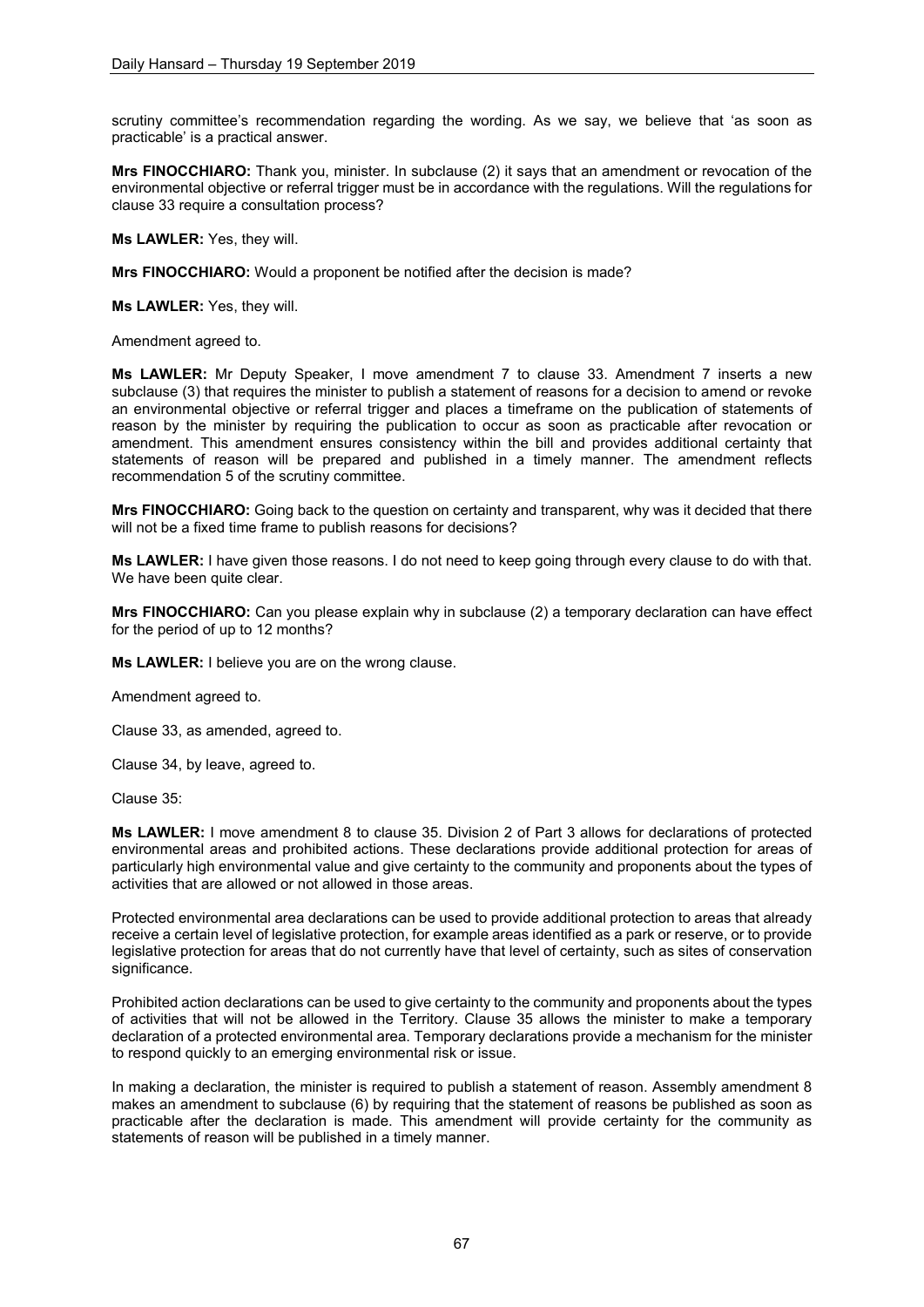The amendment has been included to ensure consistency in the bill and aligns with recommendation 4 of the scrutiny report.

**Mrs FINOCCHIARO:** I think it is a missed opportunity from the government not to increase transparency in the process by having a time frame by which statements of reason could be made. In relation to subclause (2), why does the temporary declaration have an effect or could go for as long as 12 months?

**Ms LAWLER:** Twelve months was considered to provide an opportunity to gather scientific evidence and conduct consultation.

**Mrs FINOCCHIARO:** For a temporary declaration, a year seems like a long time.

**Ms LAWLER:** These declarations are made to respond quickly to an environmental risk or issue. That amount of time gives the opportunity to gather scientific evidence. I think you can imagine when they might be needed. We have a number of examples. That 12 month period provides time for the right people to get in there and have a good look and obtain all that evidence and data and talk to all the right people as well.

**Mrs FINOCCHIARO:** Is this statement being published on the website or is it specifically going into the gazette notice?

**Ms LAWLER:** The declaration is gazetted but the statement is on the website.

**Mrs FINOCCHIARO:** If, for example, in the gazette a temporary declaration is made and it is for the 12 month period but it is shortly thereafter determined that length of time would not be needed, would the minister then amend the timeframe of the temporary declaration by gazette or would you just proceed to move on from that decision?

**Ms LAWLER:** The minister would either make a permanent declaration, or revoke it.

Amendment agreed to.

Clause 35, as amended, agreed to.

Clause 36:

**Ms LAWLER:** I move amendment 9 to Clause 36.

Clause 36 of the bill allows the administrator to make permanent declarations of protected environmental areas. Assembly amendment 9 replaces references to the administrator with references to the minister. This amendment places responsibility for making these declarations with the minister, improving consistency with other declarations of this nature in NT law.

The amendment also improves consistency with the respective responsibilities and obligations of the administrator and ministers in the Territory system of government.

This amendment has been made in consideration of recommendation 6 of the scrutiny committee's report. Recommendation 6 recommends that the statement of reasons be published at the time of gazettal. This recommendation is reflected in the amendment's 'as soon as practicable' which is consistent with the approaches in the bill.

Retaining consistency will provide greater administrative certainty and practice. It will also minimise the potential for judicial reviews to be commenced on the basis of the timing of the publication of the statement and a declaration.

**Mrs FINOCCHIARO:** This clause vests significant power in the minister. Once a permanent declaration has been made, is there any mechanism for that decision to be unmade?

**Ms LAWLER:** Yes, it may be revoked.

**Mrs FINOCCHIARO:** And there would be a statement of reasons that would have to be published on the website, presumably?

**Ms LAWLER:** Yes there would be.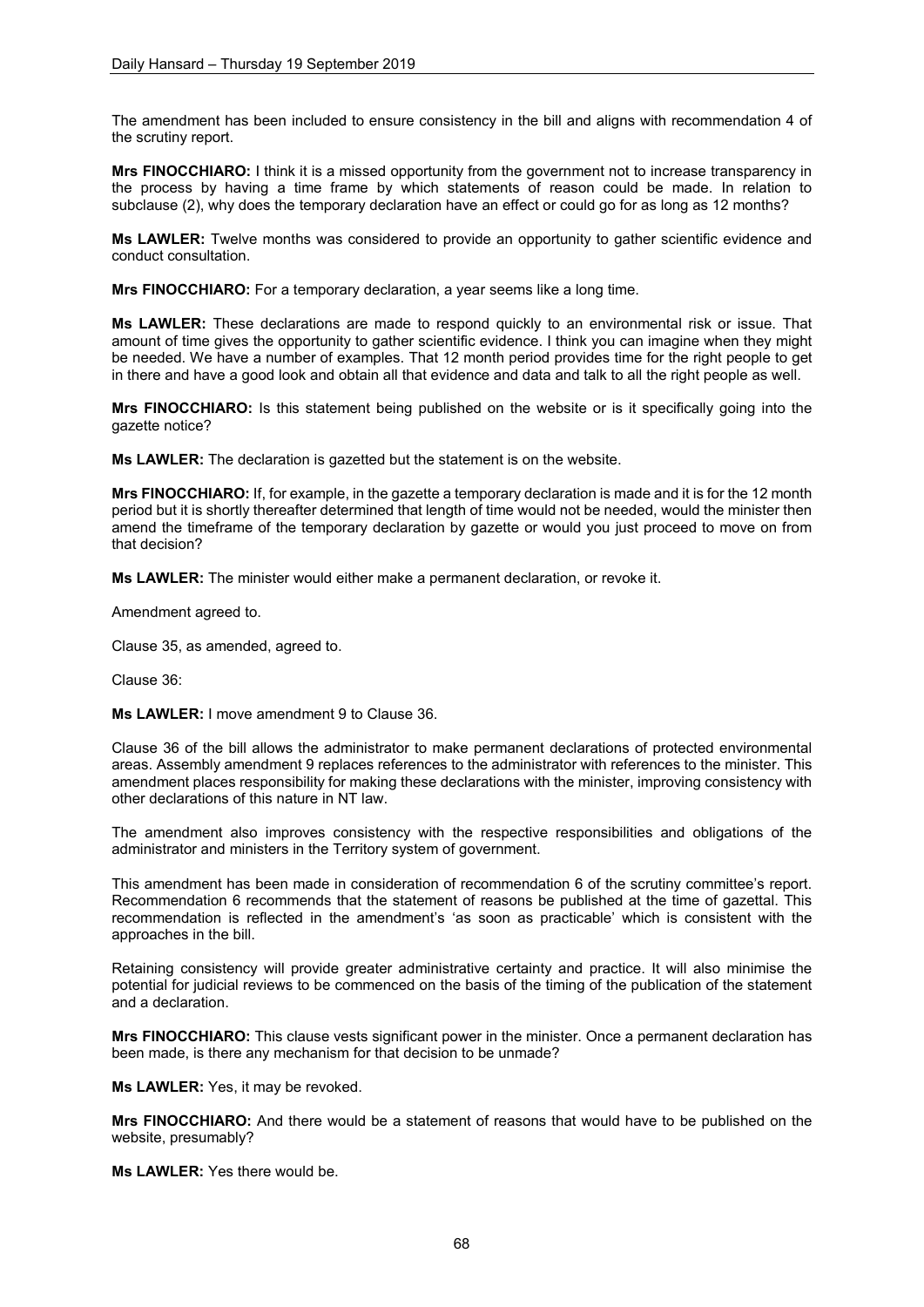**Mrs FINOCCHIARO:** Is the decision of the minister for a permanent declaration, reviewable?

**Ms LAWLER:** Yes. There is no merit review of ministerial decisions, but there is judicial review.

**Mrs FINOCCHIARO:** Does the government agree with the scrutiny committee that the clause as originally drafted was inconsistent with the *Northern Territory Self Government Act* and the *Interpretation Act*?

**Ms LAWLER:** Originally, it was the minister. When the department originally drafted the act, it was the minister but we had considerable feedback and some of that feedback came from the mining industry. They felt it should be the administrator.

I felt uncomfortable about that because I understood the role of the administrator is not to get down into the weeds on the work of government. The decision was to let that proceed and have the scrutiny committee have a look at it. Rightly so, the scrutiny committee did the research, had a look at it and agreed it is not the administrator, it is the minister that needs to make those decisions. That is how it works in the Northern Territory. The minister is the ultimate decision maker. That comes with the job, basically.

I must also assert that is the same in other states and territories in Australia.

**Mrs FINOCCHIARO:** Was there a reason why a fixed time frame to publish the statement of reasons was not put into this section?

**Ms LAWLER:** As soon as practicable.

Amendment agreed to.

**Ms LAWLER:** I move amendment 10 to clause 36. Clause 36 of the bill allows the Administrator to make permanent declarations of protected environmental areas.

Assembly amendment 10 omits and replaces clause 36(3). This amendment requires the minister to publish a statement of reasons for a decision to make a permanent declaration of an environmental protection area and places a time frame on the publication of statements of reason by the minister.

This amendment ensure consistency within the bill and provides additional certainty that statement of reasons will be prepared and published in a timely manner.

Assembly amendment 10 also inserts a new clause 3(a). This subclause requires declarations to be tabled in the Legislative Assembly within six sitting days of the declaration being made. This improved governance associated with these types of declarations and allows for appropriate parliamentary oversight.

This amendment has been made in consideration of Recommendation 6 of the scrutiny committee report. Recommendation 6 recommends that the statement of reasons be published at the time of gazettal. This recommendation is reflected in the amendments as 'as soon as practicable', which is consistent with the approach in the bill.

Retaining consistency will provide greater administrative certainty and practice. It will also minimise the potential for juridical reviews to be commenced on the basis of the timing of the publication of the statement and declaration.

Amendment agreed to.

Clause 36, as amended, agreed to.

Clause 37, by leave, agreed to.

Clause 38:

**Ms LAWLER:** I move amendment 11 to clause 38. Clause 38 of the bill allows the Administrator to make declarations of prohibited actions. These are declarations that identify that certain types of activities will not be allowed in the Territory.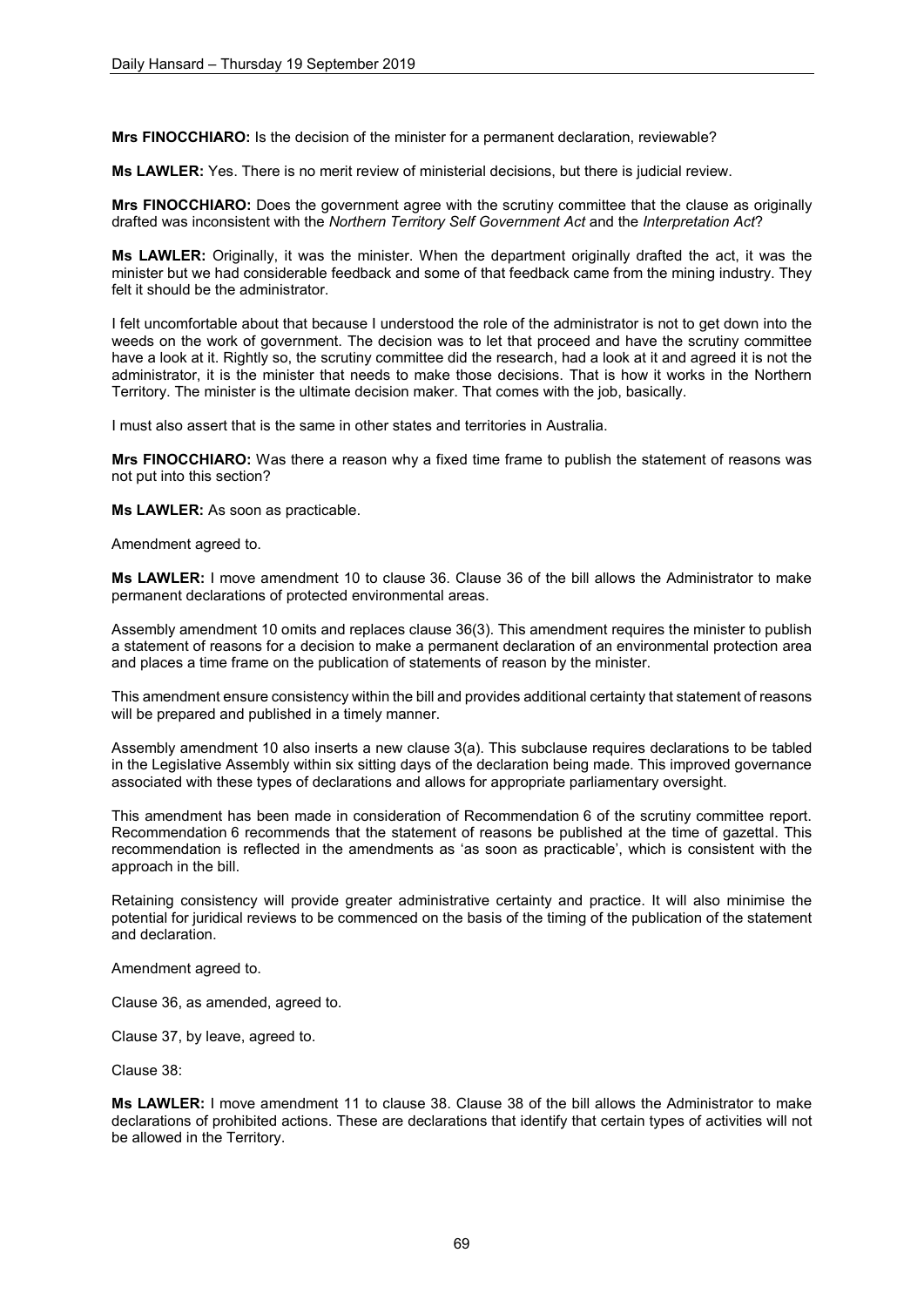Assembly amendment 11 replaces references to the Administrator with references to the minister. This amendment places responsibility for making these declarations with the minister, improving consistency with other declarations of this nature in NT law. The amendment also improves consistency with the respective responsibilities and obligations of the Administrator and ministers in the Territory system of government.

This amendment has been made in consideration of Recommendation 6 of the scrutiny committee report. Recommendation 6 recommends that the statement of reasons be published at the time of gazettal. This recommendation is reflected in the amendments as 'as soon as practicable', which is consistent with the approach in the bill.

Retaining consistency will provide greater administrative certainty and practice. It will also minimise the potential for juridical reviews to be commenced on the basis of the timing of the publication of the statement and declaration.

**Mrs FINOCCHIARO:** Is there any requirement that you consult with Cabinet before declaring a prohibited action?

**Ms LAWLER:** Consultation will be in the regulations. As we have said—and you have questioned in this House—our government has a very clear process where all legislation goes through Cabinet. Yes, the work will be in the regulations.

**Mrs FINOCCHIARO:** Thank you. Clearly this legislation will surpass your government and many governments thereafter. It has to be future proofed to some extent. There is no express requirement that a declaration of prohibited action go through Cabinet. Are you saying that the regulations will specify that prior to making a declaration of prohibited action; that decision needs to go to Cabinet?

**Ms LAWLER:** No, I am not saying that, as you say if it is about future governments. It is up to the minister to be able to make that decision. That is one of the responsibilities being a minister in the Northern Territory Government.

Amendment agreed to.

**Ms LAWLER:** Mr Deputy Speaker, I move amendment 12 to Clause 38.

Clause 38 of the bill allows the Administrator to make declarations of prohibited actions. These are declarations that identify that certain types of activities will not be allowed in the Territory. Assembly amendment 12 omits and replaces subclause (4).

This amendment requires the minister to publish a statement of reasons for a decision to make a permanent declaration of an environmental protection area and places a timeframe on the publication of statements of reason by the minister. This amendment ensures consistency within the bill and provides additional certainty that statements of reason will be prepared and published in a timely manner.

Assembly amendment 12 also inserts a new subclause (5). This subclause requires declarations to be tabled in the Legislative Assembly within six sitting days of the declaration being made. This improves governance associated with these types of declarations and allows for appropriate parliamentary oversight. This amendment has been made in consideration of Recommendation 6 of the scrutiny committee's report.

Recommendation 6 recommends that the statement of reasons be published at the time of gazettal. This recommendation is reflected in the amendments as 'as soon as practical' which is consistent with the approach in the bill. Retaining consistency will provide greater administrative certainty and practice and will also minimise the potential for judicial reviews to be commenced on the basis of the timing of the publication of the statement and declaration.

**Mrs FINOCCHIARO:** Will proponents be notified of the revocation?

**Ms LAWLER:** Yes.

**Mrs FINOCCHIARO:** Separately to the statement of reasons?

**Ms LAWLER:** Yes.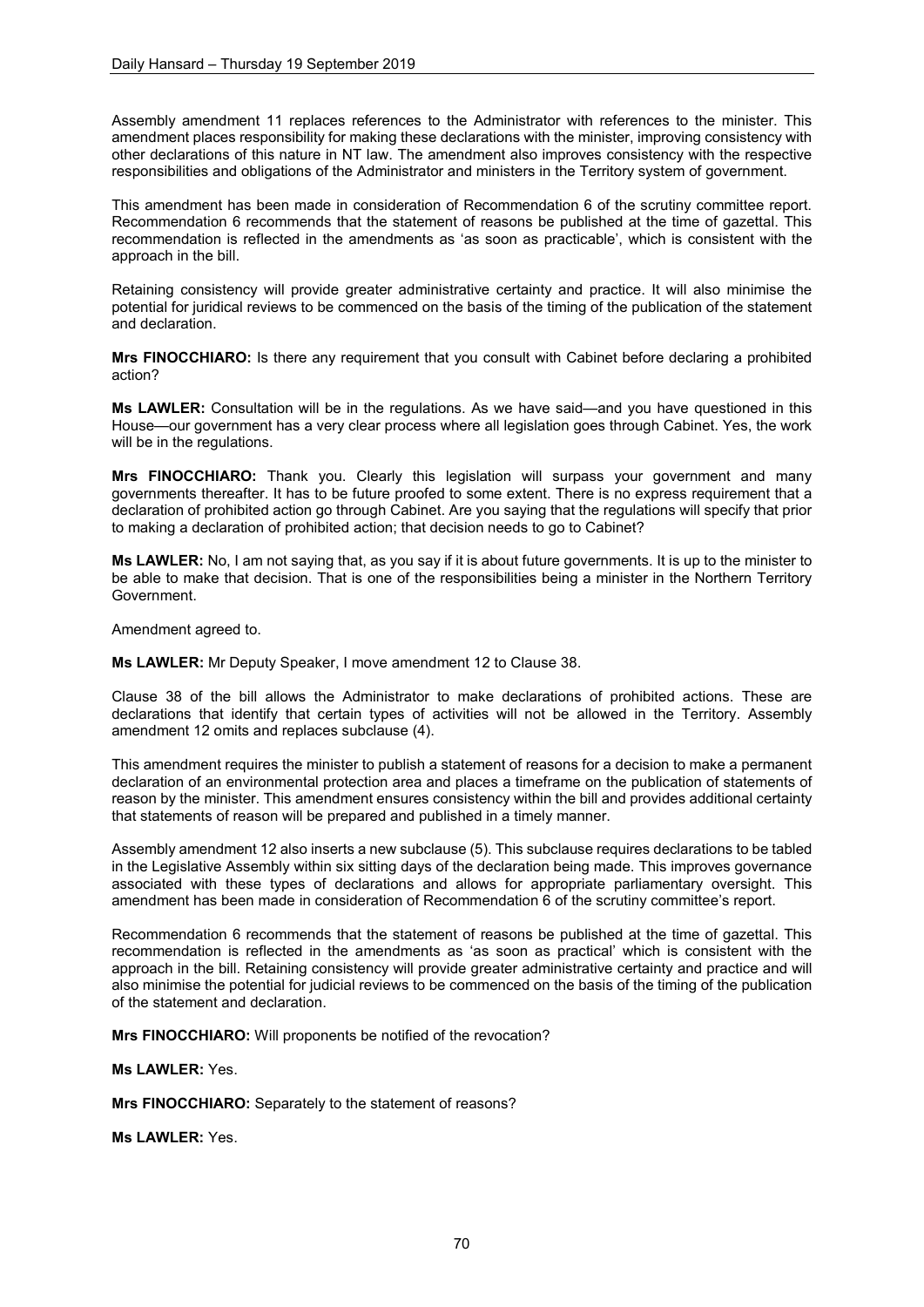**Mrs FINOCCHIARO:** Again, I will note that it is a missed opportunity for the government to increase certainty and transparency by not having an actual timeframe by which to publish the statement of reasons.

## Amendment agreed to.

Clause 38, as amended, agreed to.

Clause 39:

**Ms LAWLER:** Mr Deputy Speaker, I move amendment 13 to clause 39. Clause 39 provides a mechanism to revoke temporary and permanent protected environmental area declarations and prohibited action declarations. Assembly amendment 13 is a technical amendment that addresses a typographical error in subclauses  $(1)(a)$ ,  $(2)(a)$  and  $(3)(a)$ .

Amendment agreed to.

**Ms LAWLER:** Mr Deputy Speaker, I move amendment 14 to clause 39. Clause 39 provides a mechanism to revoke temporary and permanent protected environmental area declarations and prohibited action declarations. Assembly amendment 14 replaces 'the Administrator' with 'minister' in subclauses (2) and (3). This amendment aligns with the change in responsibilities from 'the Administrator' to 'minister' in clauses 37 and 38.

Assembly amendment 14 has been made in consideration of recommendation 6 of the scrutiny committee report. Recommendation 6 recommends that the statement of reasons be published at the time of gazettal. This recommendation is reflected in the amendments as 'as soon as practicable', which is consistent with the approach in the bill. Retaining consistency will provide greater administrative certainty and practice. It will also minimise the potential for judicial reviews to be commenced on the basis of the timing of the publication of the statement and the declaration.

Amendment agreed to.

**Ms LAWLER:** Mr Deputy Speaker, I move amendment 15 to clause 39. Clause 39 provides a mechanism to revoke temporary and permanent-protected environmental area declarations and prohibited action declarations. Assembly amendment 15 inserts a new subclause (5). This subclause requires the minister to publish a statement of reasons for a decision to revoke a declaration of a protected environmental area or prohibited action and places a timeframe on the publication of statements of reasons by the minister. This amendment ensures consistency within the bill and provides additional certainty that statements of reasons will be prepared and published in a timely manner.

Assembly amendment 15 also inserts a new subclause (6). This subclause requires declarations to be tabled in the Legislative Assembly within six sitting days of the revocation of the declaration. This improves governance associated with the management of these types of declarations and allows for appropriate parliamentary oversight. Assembly amendment 15 has been made in consideration of recommendation 6 of the scrutiny committee's report. Recommendation 6 recommends that the statement of reasons be published at the time of gazettal. This recommendation is reflected in the amendments as 'as soon as practicable', which is consistent with the approaches in the bill. Retaining consistency will provide greater administrative certainty and practice. It will also minimise the potential for judicial reviews to be commenced on the basis of the timing of the publication of the statement and declaration.

Amendment agreed to.

Clause 39, as amended, agreed to.

Clauses 40 and 41, by leave, taken together and agreed to.

Clause 42:

**Ms LAWLER:** Mr Deputy Speaker, I move amendment 16 to clause 42. Clause 42 identifies the purpose for undertaking environmental impact assessments in the Northern Territory. It identifies a range of purposes including at subclause (b), a range of matters that need to be taken into account when actions that may have a significant impact on the environment are being assessed, planned and carried out. This includes the principles of ecological sustainable development; the environmental decision-making hierarchy, contained at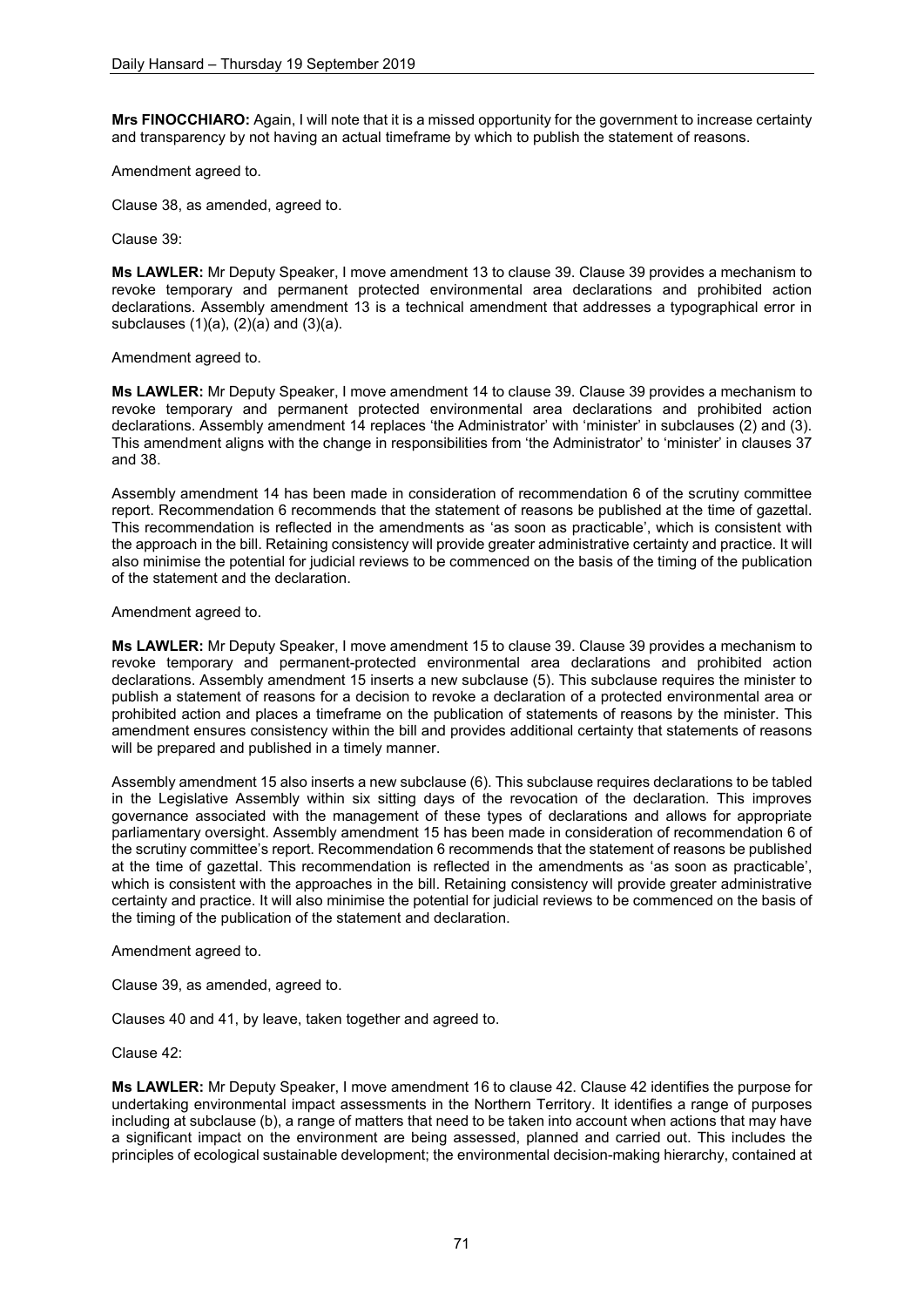clause 26 of the bill; the waste management hierarchy, which is contained at clause 27 of the bill; and ecosystem-based management approaches.

Assembly amendment 16 inserts a new subclause (b)(v). This subclause identifies that in addition to the matters already mentioned, the impacts of a changing climate are also to be considered in the assessment, planning and carrying out of development actions. This subclause is designed to ensure that both the impacts and contributions of developments on the climate and the impacts of a changing climate on developments can and are considered in the environmental impact assessment process. This amendment reflects recommendation 2 of the scrutiny committee's report.

**Mrs FINOCCHIARO:** I have been waiting for this one. How will the impacts of a changing climate be assessed?

**Ms LAWLER:** That is the role of the Northern Territory Environment Protection Authority.

**Mrs FINOCCHIARO:** Is there a definition of impacts of climate change in the bill?

## **Ms LAWLER:** No.

**Mrs FINOCCHIARO:** Will there be a regulatory framework around what the impact of a changing climate means, or how it should be assessed?

**Ms LAWLER:** The Northern Territory EPA has factors and objectives of what that constitutes and they are published.

**Mrs FINOCCHIARO:** Presumably they would not have them at the moment because the law does not exist. Will the government rely on the EPA to create its own objectives on what to assess the impacts of a changing climate with?

**Ms LAWLER:** The EPA have existing ones which includes greenhouse gas emissions.

**Mrs FINOCCHIARO:** The reason I ask is because for subclause (b) (i) (ii) (iii) and (iv), all have their own corresponding section in the act of what they mean or refer to, whereas the new clause (v), the impacts of a changing climate, I assume–unless it is further ahead–does not have the same corresponding section going into further detail about what that means, as does the other principles in this same clause.

### **Ms LAWLER:** Yes.

**Mrs FINOCCHIARO:** Is that yes, there is a corresponding clause that goes into further detail within the bill about the impacts of a changing climate?

**Ms LAWLER:** No, as I said, the EPA have those factors when they take it into consideration.

**Mrs FINOCCHIARO:** Why was it decided by government that you had to have separate standalone clauses for subsections (b) (i) through to (iv) but not for  $(v)$ ?

**Ms LAWLER:** Yes, as I said, the purpose of the environmental impact assessment process is assessing the impacts of the project on the environment in the context of a changing climate.

**Mrs FINOCCHIARO:** My concern is that this is a tokenistic gesture to climate change, which has clearly been left out of this legislation except for this very point in time in which it is dealt with in six words. It does not seem to match the level of detail that has gone into its preceding subparagraphs.

The principles of ecologically sustainable development has its own section. The decision making hierarchy, waste management hierarchy, ecosystem based management. They are all explained in detail, or at least some detail, in the bill whereas this subclause (v) the impacts of a changing climate is here in isolation and you are devolving responsibility to the EPA to come up with how that will be assessed, measured and how they deal with it when assessing environmental impact.

**Ms LAWLER:** Climate change could also be included in the environmental objectives and this just gives it more certainty that it is to be considered, having it in this list.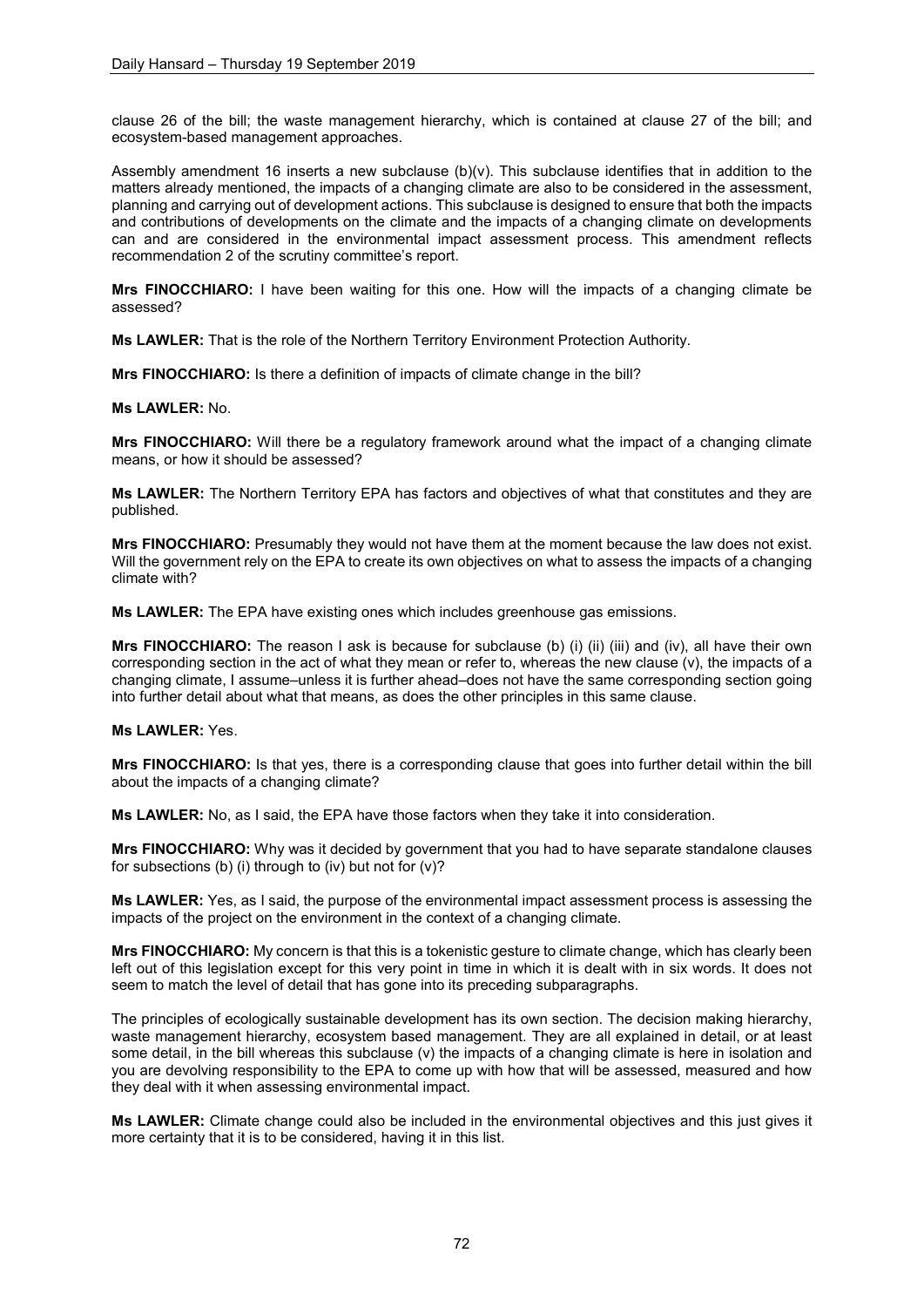**Mrs FINOCCHIARO:** Sure, it could be included in the objectives because you have the power to change the objectives, but currently it is not.

**Ms LAWLER:** Therefore this provides certainty—including it in that list.

**Mrs FINOCCHIARO:** I would argue that it does not provide any certainty at all because it is thrown into this section which then goes nowhere else. There is literally nowhere else in the bill you can refer to understand what that means. Just to confirm, there will be nothing set out in the regulations about how that is to be assessed or what that means?

**Ms LAWLER:** It was a recommendation of the scrutiny committee.

**Mrs FINOCCHIARO:** I understand it was a recommendation of the scrutiny committee—I dissented that report. I am trying to understand from government's perspective why it has chosen to include this. Government has the discretion to accept or reject recommendations from the scrutiny committee, and in this instance it has accepted the recommendation and is inserting words.

What I cannot understand is why it is specifically inserted into this section where all those other principles have their own stand-alone clauses, which to some extent explains what they do or how they should be assessed, whereas the impacts of a changing climate—that is it. There is nothing else wrapped around it in the bill. Can you confirm that there will be nothing in the regulations to address this clause?

**Ms LAWLER:** It is the role of the NTEPA to identify how it considers this and other elements of section 42 in its statement of reasons and decisions.

**Mrs FINOCCHIARO:** But can you confirm that there will be no guidance from government to the EPA, either through the bill or the regulations, on the impacts of a changing climate?

**Ms LAWLER:** Yes, the NTEPA are the independent experts in this area.

**Mrs FINOCCHIARO:** So, there will be no guidance from government on this issue?

**Ms LAWLER:** Yes, today we released our climate change response. Climate change is a priority of our government.

**Mrs FINOCCHIARO:** Will the EPA be required to refer to the government's climate change policy released today in making its assessment?

**Ms LAWLER:** No, the EPA has in its priorities climate change—I was talking about our climate change response as an example that our government has a priority with climate change. The NTEPA already has climate change as one of its factors.

**Mrs FINOCCHIARO:** Do you believe this clause provides certainty to proponents to leave the way in which that is assessed or defined entirely up to the EPA?

**Ms LAWLER:** The NTEPA is an independent advisory, and it provides advice on water, biodiversity, changes to landform and a heap of other areas that are not necessarily listed here. Climate change is one of the factors it would take into account.

Amendment agreed to.

Clause 42, as amended, agreed to.

Clause 43 to 61, by leave, taken together and agreed to.

Clause 62:

**Ms LAWLER:** I move amendment 17 to clause 62. Clause 62 establishes a fit and proper person test. It identifies those matters that should be considered when determining if a person is fit and proper to hold an environmental approval. Fit and proper person provisions are standard in licensing and approval frameworks.

Clause 62 currently requires the minister the consider a range of matters associated with a person's previous regulatory history, including compliance with environmental and planning laws, fraud and dishonesty laws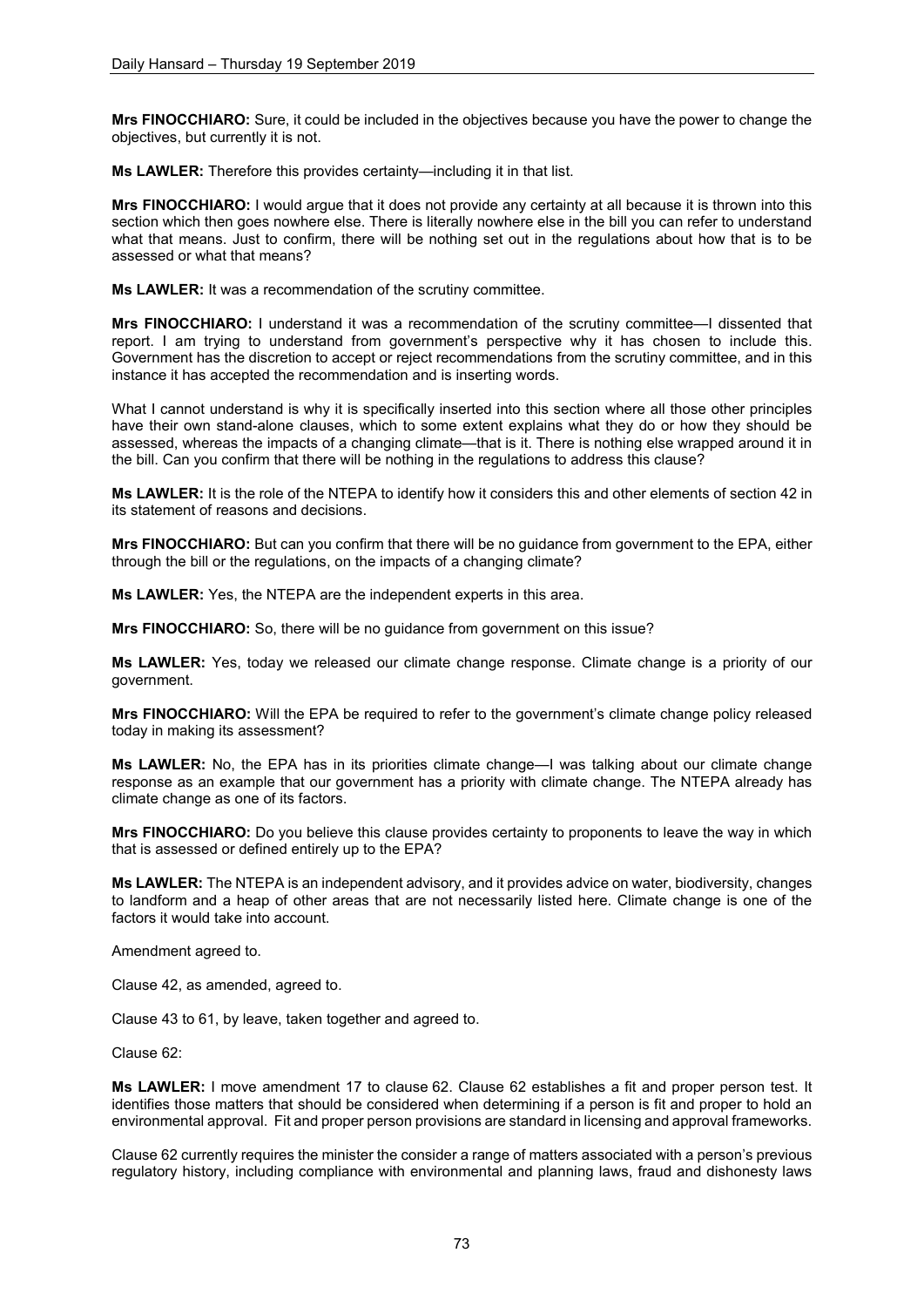and work health and safety laws. These matters do not fully reflect the breadth of the definition of the environment under the bill, which includes the natural or biophysical environmental, as well as economic, social and cultural matters. This definition supports the concept of ecologically sustainable development and ensures that decisions are made in consideration of economic, cultural and social—including health—factors, and not just biophysical ones.

Assembly amendment 17 omits the words 'environmental matters' from subclause (a)(i) and replaces it with the words 'physical or biological environment'. This more accurately reflects the types of matters considered under this subclause.

**Mrs FINOCCHIARO:** I want to know how you would determine whether or not how a person has contravened a law of the Territory or any other jurisdiction in relation to those matters in the amendment.

**Ms LAWLER:** If you go through the list, fraud is quite self-explanatory. With work health and safety laws it would be a matter of investigating those matters on that person.

**Mrs FINOCCHIARO:** In practice, I am wondering how that works. Will a person seeking environmental approval have to provide some form of statutory declaration to say they had not contravened all of those things? Will department officials be going through some sort of criminal history check on proponents? I am trying to understand how it works practically.

**Ms LAWLER:** Yes, proponents are required to self-declare and then the minister may investigate. It is based on information provided by the proponent.

**Mrs FINOCCHIARO:** In relation to subclause (b), 'must have regard to matter prescribed in regulation', what matters will be prescribed by regulation?

**Ms LAWLER:** The regulations will contain information about the business matters—whether there is a joint partnership or anything like that.

**Mrs FINOCCHIARO:** I suppose in some instances it would be clear who the person is. Is there a way that the person has to put themselves up. Okay, I have answered my own question, that is fine, sorry. How would you know who the person is? But the person is the one making application.

Under (c) it says 'may have regard to any matters the minister considers relevant'. What other matters might fall into this subclause?

**Ms LAWLER:** As I said, this provides an open-endedness to that. If I find out that there is something then I have that power to be able to do something about it. It is more that open-endedness.

Amendment agreed to.

**Ms LAWLER:** I move amendment 18 to Clause 62. Clause 62 establishes a fit and proper person test. It identifies those matters that should be considered when determining if a person is fit and proper to hold an environmental approval.

Fit and proper person provisions are standard in licensing and approval frameworks. Clause 62 currently requires a minister to consider a range of matters associated with a person's regulatory history including compliance with environmental and planning laws, fraud and dishonest laws, and work health and safety laws.

These matters do not fully reflect the breadth of definition of environment under the bill which includes the natural or biophysical environment as well as economic, social and cultural matters. This definition supports the concept of ecologically sustainable development and ensures that decisions are made in consideration of economic, cultural and social factors including health factors not just biophysical ones.

Assembly amendment 18 inserts a new subclause (ia) which allows the minister to consider other relevant factors that are addressed by the definition of environment but are not physical or biological in nature such as impacts on nature or built heritage and Aboriginal sacred sites.

This amendment provides clarity that in considering whether a person is fit and proper to hold an environmental approval, their behaviour in relation to social and cultural responsibilities is just as important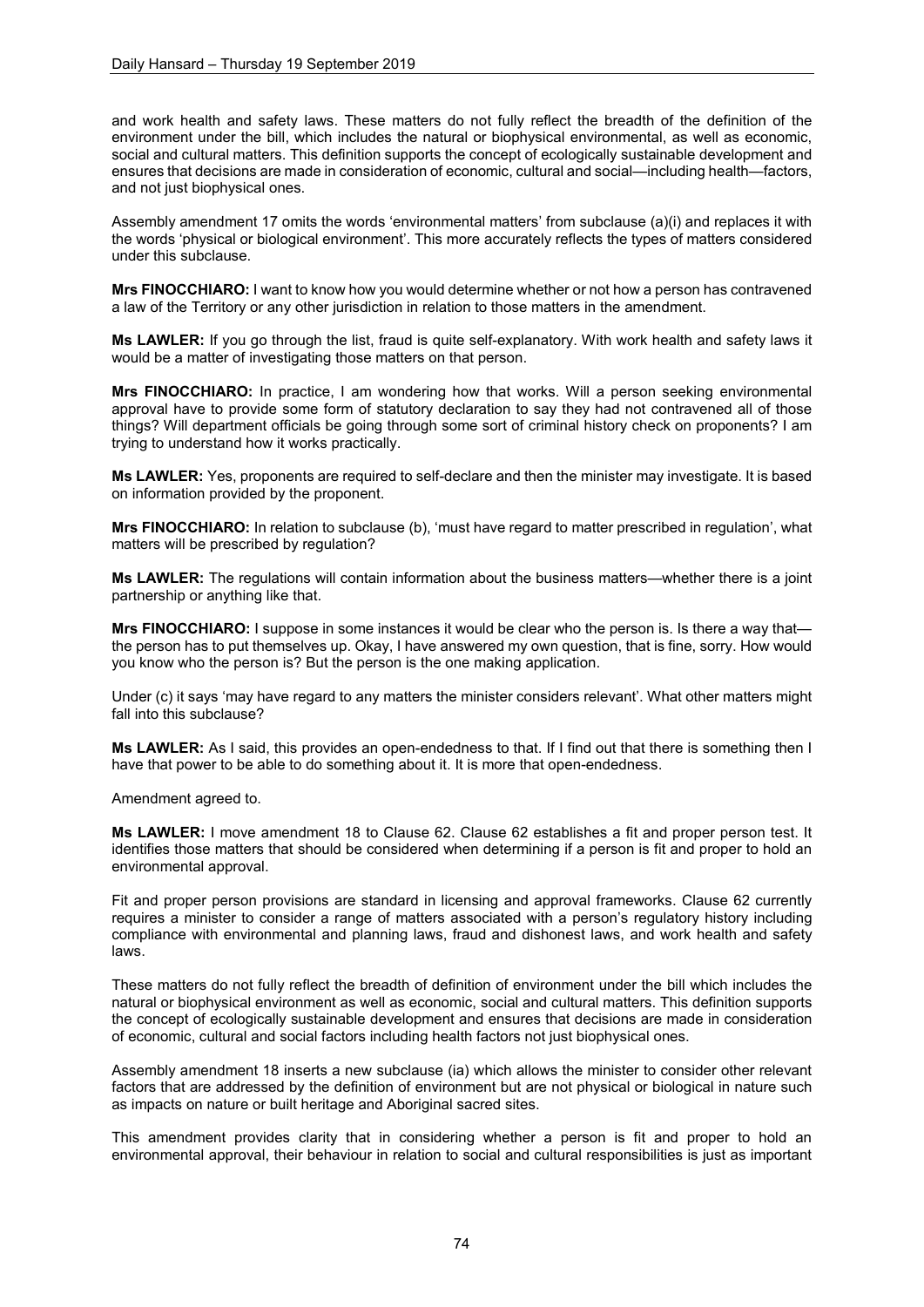as their behaviour in relation to impacts on the natural environment. This amendment reflects Recommendation 7 of the scrutiny committee's report.

**Mrs FINOCCHIARO:** Just confirming that this requires applicants to self-report.

## **Ms LAWLER:** Yes.

Amendment agreed to.

Clause 62, as amended, agreed to.

Clause 63 to 68, by leave, agreed to.

Clause 69:

**Ms LAWLER:** I move amendment 19 to Clause 69. Clause 69 provides the power for the minister to grant an environmental approval at the completion of the environmental impact assessment process. Under this clause, the minister may grant an approval as prepared by the NTEPA, amend a draft approval prepared by the NTEPA, and grant that amended approval or refuse to grant an approval.

Assembly amendment 19 introduces new numbering into this section. Numbering was not originally necessary as there was only one subclause. Assembly 19 also inserts a new subclause (2). This subclause requires a minister to prepare a statement of reasons for a decision to refuse to grant an environmental approval, to publish that statement of reasons as soon as practical after the decision is made, and to give a copy of the decision to the proponent, the NTEPA and relevant statutory decision-makers.

This amendment provides certainty that the minister must prepare a statement of reasons when refusing to grant an environmental approval. It also ensures that the statement of reasons will be published in a timely manner. This amendment addresses a perceived gap in the processes established under the legislation for refusing an approval.

**Mrs FINOCCHIARO:** Why, in clause 69, is the environment minister not required to consult the sector minister or Cabinet?

**Ms LAWLER:** Consultation is in clause 71.

**Mrs FINOCCHIARO:** Does clause 69 not effectively give the environment minister the power of veto over decisions?

**Ms LAWLER:** The minister has the power over an environmental approval decision.

**Mrs FINOCCHIARO:** In clause 69, the minister has no discretion except for what is provided in the draft environmental approval?

**Ms LAWLER:** Yes, I can amend the approval.

**Mrs FINOCCHIARO:** Minister, there was concern raised about the centralisation of control into the EPA. Are you saying, minister, that you can do more accept the draft environmental approval? Could you give examples of how you might exercise your power beyond the draft?

**Ms LAWLER:** I might add some conditions.

**Mrs FINOCCHIARO:** But you would have to work from the draft?

**Ms LAWLER:** Yes, I would have a draft to work with.

**Mrs FINOCCHIARO:** Would you be required then to report back to the EPA or justify decisions you make under this section to the EPA?

**Ms LAWLER:** Yes, I have to prepare a statement of reasons and advise them.

Amendment agreed to.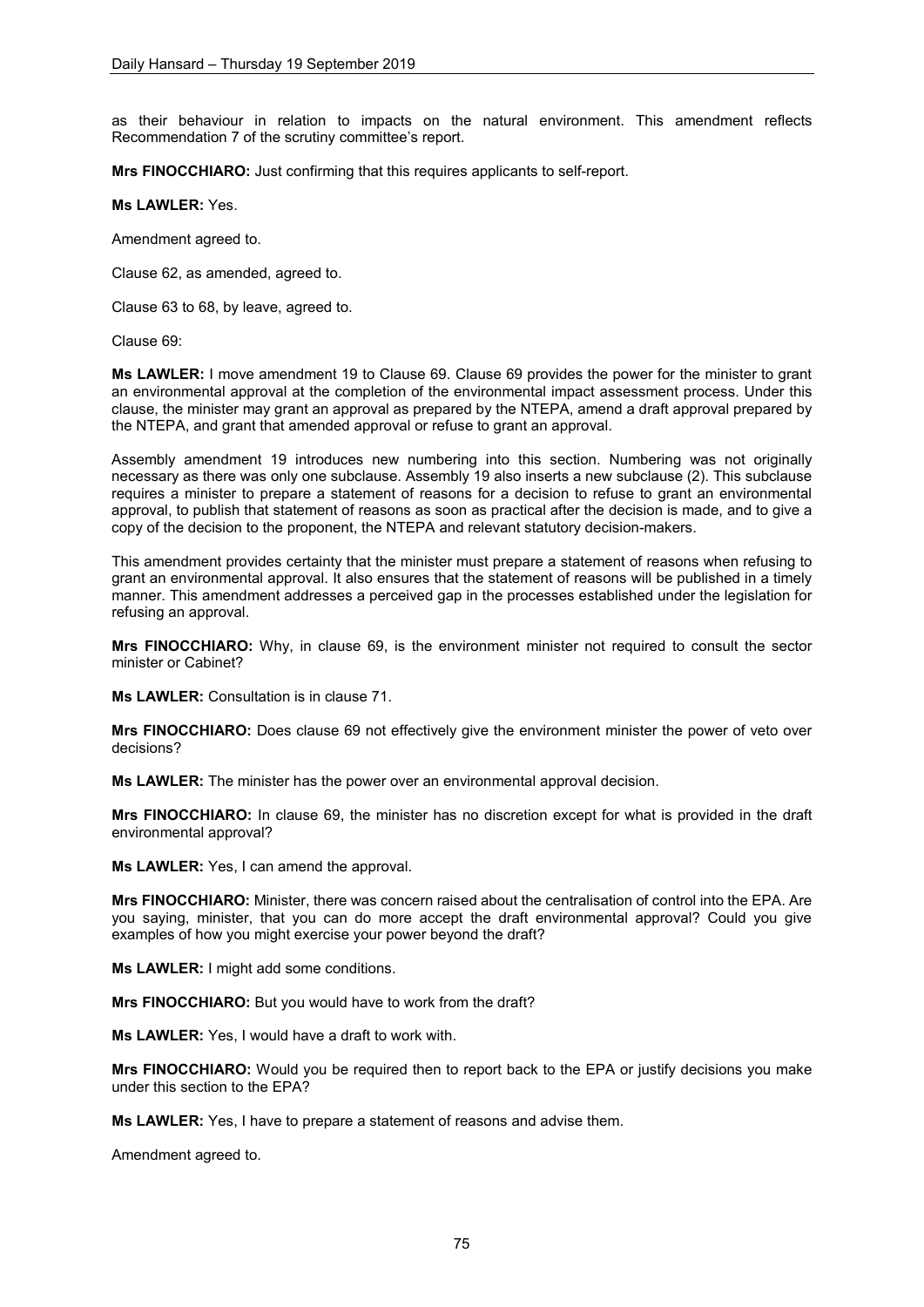Clause 69, as amended, agreed to.

Clauses 70:

**Mrs FINOCCHIARO:** Minister, can you practically explain clause 70(1)(a)? How does it practically work that if you propose to grant an amended environmental approval you must consult with the NT EPA and the proponent? Is that you sit down with everyone all together, you go to the EPA first? How, practically, is that required to work?

**Ms LAWLER:** Practically, that would work—I would have conversations with the EPA (inaudible). The EPA then would be discussing the matter with the proponent.

I would be discussing it then with the proponent.

**Mrs FINOCCHIARO:** Why is it necessary for you—so stepping though it you receive the draft environmental approval from the EPA. They have clearly put all of their work and information into it, you receive it, you then make a decision to amend, alter, whatever your decision perhaps might be. Why then do you have to go back and justify that to the EPA? Presumably they would standing by their original position, which would be in the draft.

**Ms LAWLER:** I am not justifying to the EPA. I am getting more advice from the EPA.

**Mrs FINOCCHIARO:** If the EPA advice was 'no', our advice is the draft, you are going against our advice, does not that put you in a—what position does that leave you with?

**Ms LAWLER:** The EPA are the minister's expert advisers so I would be sitting down and discussing with them and they would be providing me with advice. They are the people who have the extensive knowledge. They are the experts.

**Mrs FINOCCHIARO:** It seems strange because you have sought their advice in the first place, they have given it to you. Presumably that is their best version of their advice. If you then, for whatever reasons, as the minister you are actually looking at the environmental, social, cultural, whatever reasons, you might want to change that draft environmental approval, I cannot imagine then when you go and consult with the EPA they are going to be thrilled you would be changing their original advice.

**Ms LAWLER:** It probably will not happen very often. I do not think as a minister I would change the advice I get from the EPA. I have a wonderful EPA. But that is an aside.

An example I am thinking of is, it could be that I have met with another organisation, an environmental group or somebody else that might have given me some other advice or asked me about something, so then I would go back to the EPA to get their advice and clarify and give me greater understanding around the other side this group have provided to me. It is an ongoing to-ing and fro-ing of conversation to get to a better result, if that was the case.

As I said, if the EPA has provided that advice I would think the majority of ministers would listen to that advice.

**Mrs FINOCCHIARO:** Does that component of consultation with the EPA have to have resolved prior to you commencing the process of consultation with the proponent?

## **Ms LAWLER:** No.

**Mrs FINOCCHIARO:** So simultaneously you might be having discussions about your amendments with the EPA and also those amendments with the proponent?

### **Ms LAWLER:** Yes.

**Mrs FINOCCHIARO:** Does the proponent receive the draft as you receive it from the EPA? Or only whatever you determine comes out of section 69?

**Ms LAWLER:** The proponent would receive a draft on the way through so there would not be any surprises. We would work with them.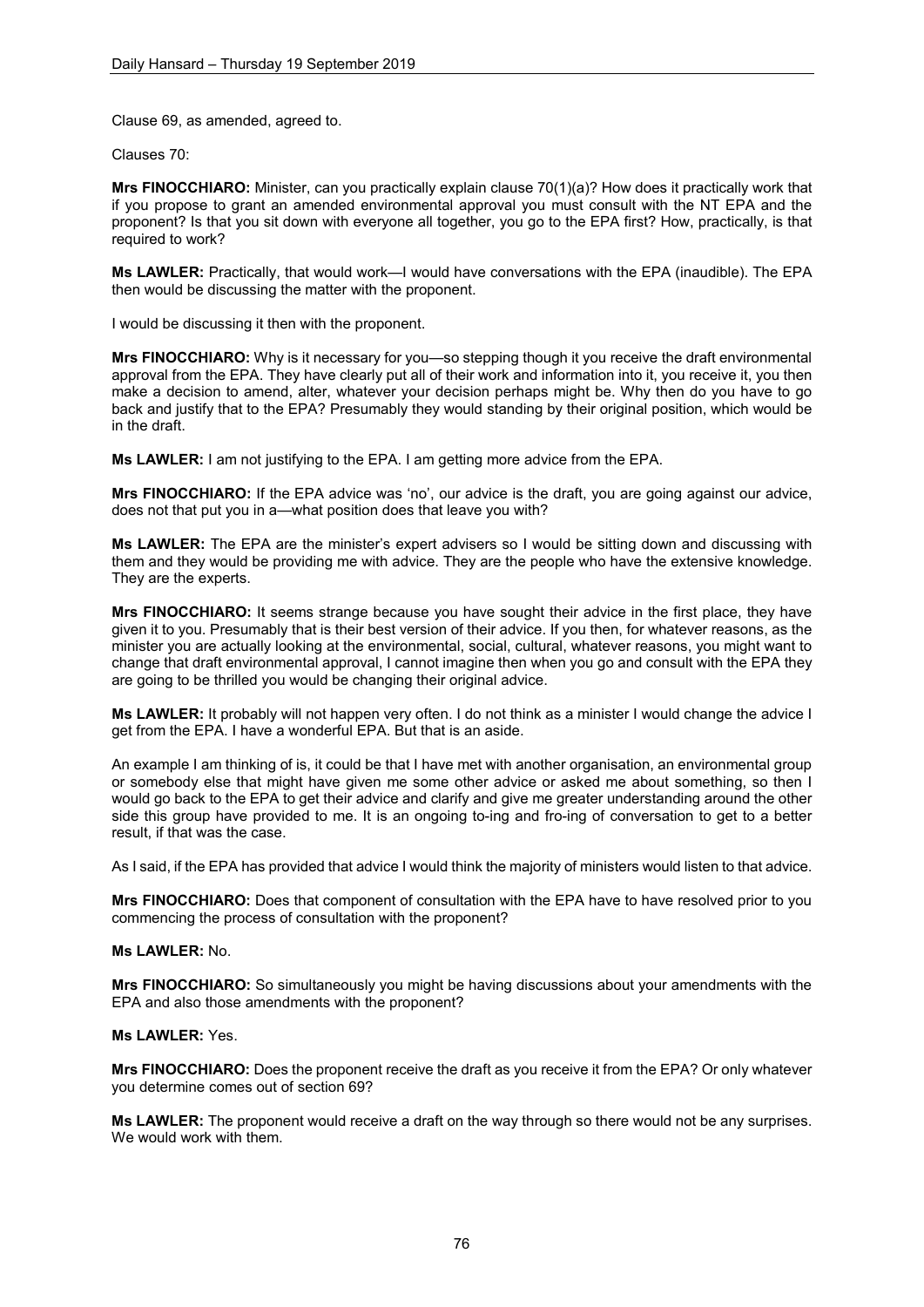**Mrs FINOCCHIARO:** In terms of section 70 subsection 2 with the stop the clock mechanism, could this not blow timeframes right out if there was a protracted period of consultation, say between the minister and the EPA?

**Ms LAWLER:** Yes, it would be necessary in this example to stop the clock to make sure the decision was going to get approved. It would be necessary to happen.

**Mrs FINOCCHIARO:** Did the government consider putting in a whole of government, a global, timeframe for processing rather than the timeframe with the stop the clock mechanism it has adopted?

**Ms LAWLER:** The minister has that 30-day sign off timeframe. With the other parts, it is necessary to do a thorough and rigorous job and at times it is about rewrites, going back, talking.

It is difficult to explain but if you are a mine or a mining company or whatever else, you want that to go through but there are things that will have to be discussed and things like that. So if there was just a set timeline that could cause undue stress and things, just not to actually process or work through. It needs to be done thoroughly and comprehensively.

It might be that you have employed an environmental scientist that has not actually delivered you the goods and they need to go back and do some more work or if it is not up to standard or it is not up to what is required.

The controlling bit is the 30 days for the minister, so something does not just sit on a minister's desk. If it is not signed off by the minister in that 30 days, it is taken as approved. So that is the section that the minister actually controls. If there were timeframes before that, it could be things that are rushed and not done comprehensively on both sides.

**Mrs FINOCCHIARO:** Do you think this clause gives greater certainty for proponents in the process?

**Ms LAWLER:** Yes I do. Being very clear to the proponents that it is, you know—it has gone to the minister. They have the 30 days. We have seen the MPs—as I said, this is not the legislation; this is just an aside the environment management plans through onshore oil and gas. Having those timelines has worked and as the minister I have signed off on the timeframes I have had. The bits that government does not control is the work being done prior, whether that is by the company involved—all Territorians would want to make sure that was quality work. A rushed timeframe is not necessarily the best outcome.

**Mrs FINOCCHIARO:** Just to be clear, I am not proposing a rushed timeframe. I was proposing an alternative model of a sort of global time frame so that there were not those 'stop the clock' mechanisms.

**Ms LAWLER:** To clarify, this legislation is around significant environmental impact. That could be a substantial project such as INPEX or a mine, dam or whatever else. Each of those will be quite unique in that. I do not think putting in a three-day, five-day or three-month process is a sensible and viable way to work through those things. The needed is as such regarding these things. The bit that is controllable is the minister. It is 30 days. That is very positive.

**Mrs FINOCCHIARO:** At the very least, is it the intention of government to speed up its processes, obviously without devaluing or rushing any of the work? Given some of the criticism you hear of the processes that are within government control, is it intended that this legislation will move that along more efficiently?

## **Ms LAWLER:** Yes.

**Mrs FINOCCHIARO:** Minister, with respect to a statutory decision-maker—as the minister you have to consult with the EPA, the proponent, and then you have to make reasonable efforts to obtain the views of a bunch of other people. Is the statutory decision-maker also other ministers?

## **Ms LAWLER:** Yes.

**Mrs FINOCCHIARO:** So the Environment minister has to make reasonable efforts to obtain the views of the sector minister, who may hold views in relation to that matter. It is not explicit, but one would assume that the sector minister would be one of those people the Environment minister ought to make reasonable effort to obtain the views of.

**Ms LAWLER:** Yes. If it was a mine I would be discussing that and seeking the views of the mines minister.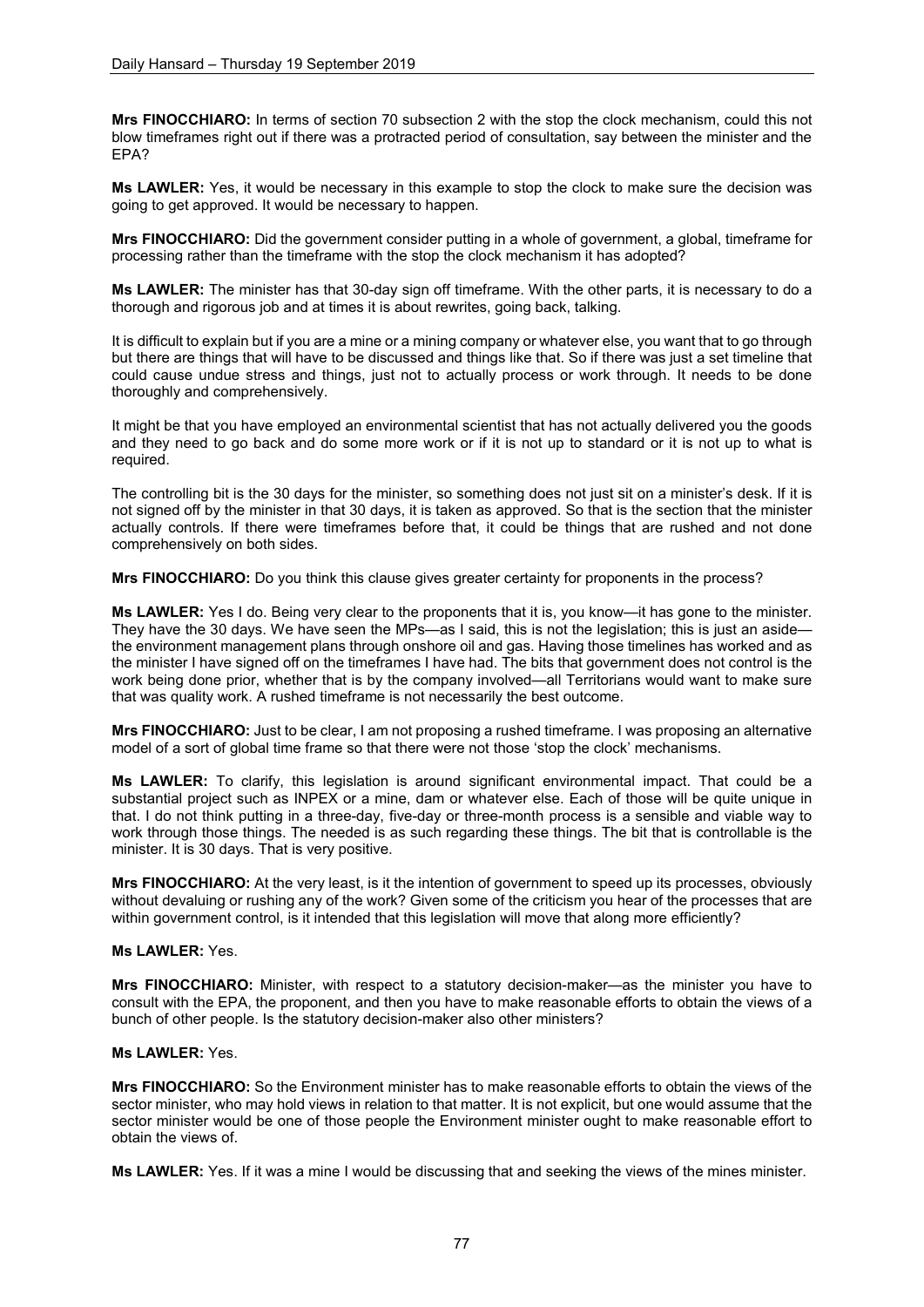**Mrs FINOCCHIARO:** Is there a reason it was worded so discretionarily? 'Make reasonable efforts to obtain the views', it is very vague and soft language. There is not much positive action required.

**Ms LAWLER:** It is that I am getting information from them but I am not being held up by them. I guess that would be one of the reasons for that. No.

Clause 70 agreed to.

Clause 71:

**Mrs FINOCCHIARO:** Clause 71 attempts to deal with consultation, however it is very, I suppose, aspirational at best. If you propose to refuse to grant an environmental approval, all the minister is required to do is again, this wording—'make reasonable effort to obtain the views of'. Why is it not further enshrined that once you have made your decision to refuse to grant an environmental approval, that you must speak directly with the sector minister or consult the Cabinet or notify the proponent? Why has it been left so vague?

**Ms LAWLER:** There is a broad range of people. At the end of the day I am the decision-maker.

**Mrs FINOCCHIARO:** Do you not then agree with some of the concern that this it is this power of veto and lack of consultation that one singular Environment minister becomes all powerful?

**Ms LAWLER:** Just to clarify—the mining minister, or whichever minister, has their own approval processes which are separate. I am the Environment minister, and this is environmental legislation. The Environment minister is the one who makes the decision and gets advice from the independent Environment Protection Authority. We are talking about environmental issues, so it is the Environment minister.

Yes, you can consult with the mining minister if it is about a mine—and I am trying to think of another example. But it is the Environment minister who makes the decision on environmental issues.

The mining minister will have his own legislation on the mines acts or mine management plan, or whatever else he has to sign off on. The mine management plan the minister is looking at—he can consult with me on that, but it is up to him to make the decision on the mines management plans. He has his own jurisdiction, his own act and his own department to provide advice.

When it is environmental, why would you think it should be—you will listen and talk, but as the Environment minister I am the person who is responsible for making decisions about the environment. It falls back on me.

I think that is enough talking about this. We have clarified it. The Environment minister is the ultimate decisionmaker on it. You say it is right of veto, but the Education minister makes decisions on whether a new school is going in, or anything to do with a child's education. That is what happens.

The Health minister makes decisions about hospitals and people's individual health. So does the Attorney-General. The Environment makes decisions about the environment. That is the Environment minister's job.

The word 'veto' has connotations, and they seem to be negative when it comes to environmental decisions. The Health minister has right of veto. The Territory Families has the right of veto, if you can call it that, regarding issues of child protection.

It is ultimate decision-making that results in the minister—whether or not you like calling it 'veto', which has negative connotations. The Environment minister makes decisions about the environment.

**Mrs FINOCCHIARO:** I guess it is so significant because—with the word 'environment', you are saying that the reason we do not need to enshrine principles or considerations around social, economic or cultural factors to provide balance is because it is combined in the definition of 'environment'. You are the Environment minister, so therefore you are the minister for balancing the environmental, social, cultural and economic elements of a proposal that comes before you.

Ultimately, if you do not approve the environmental approval it is game over.

**Ms LAWLER:** It is game over because they obviously will breach or have impact on the environment in the Northern Territory. They need to do some more work on their environment plan and look at the significant impact their mine, or whatever it is, will have on the Northern Territory. It should be game over if that is the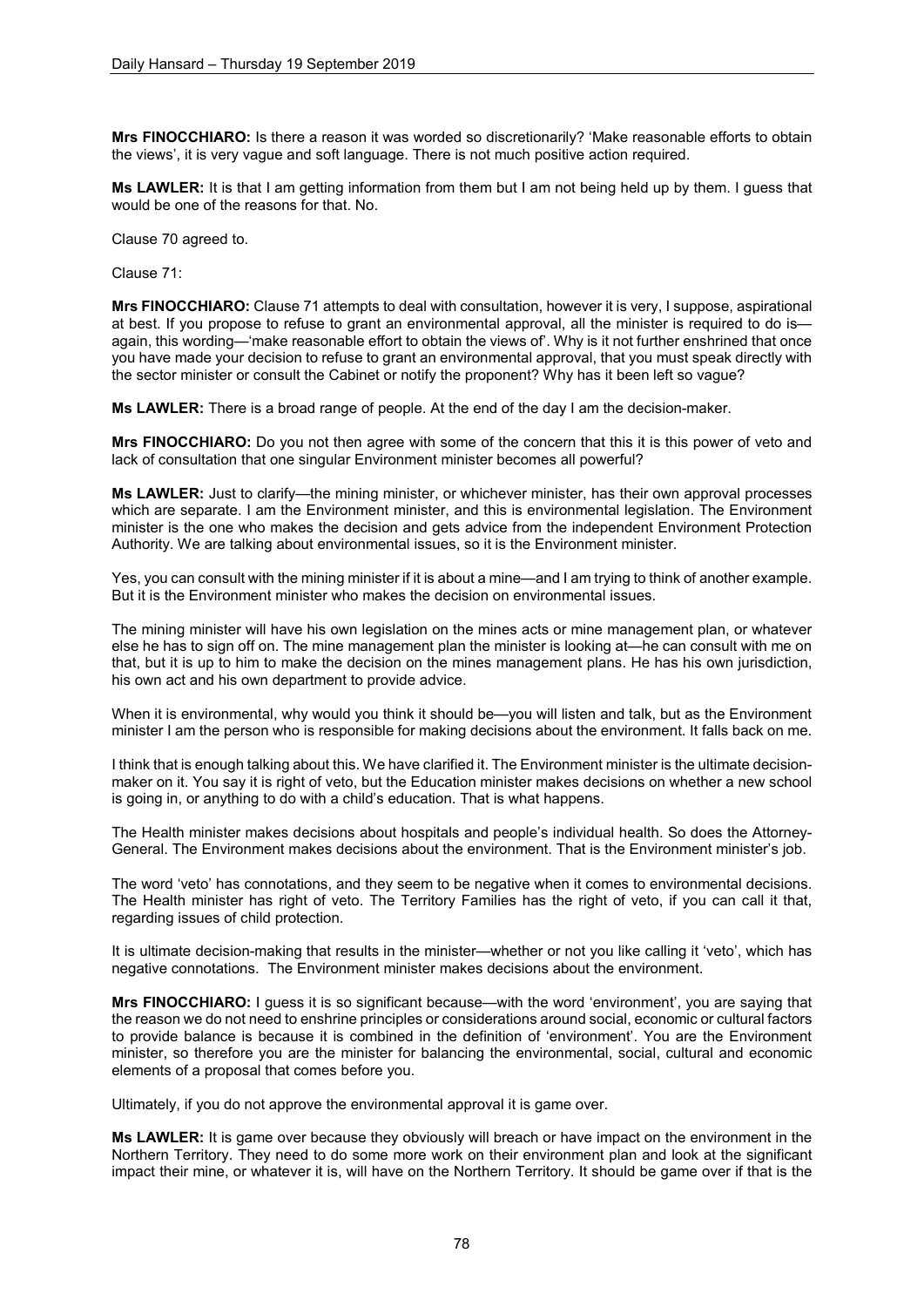case. If it is not good enough we do not want the Territory's environment impacted. Game over; go back; do some more work; bring it forward again and show that what you will do in your industry will protect the environment of the Northern Territory. That is the expectation.

**Mrs FINOCCHIARO:** I do not disagree. If the negative environmental impact outweighs the other benefits. What I am trying to understand is how you are arriving at that point. It seems through the bill that the only source of of information or advice to you is via the EPA.

The EPA's primary concern must be, is, the environment so I am trying to understand, and people want to understand, how those social, cultural and economic factors are weighed in and whether they are weighed and balanced equally by the EPA.

**Ms LAWLER:** The NT EPA has eight members and one of the clear responsibilities as a minister is that you have absolutely quality people on the EPA and also that you have some agility around the EPA. We have brought two members onto the EPA who have expertise in the onshore oil and gas industry so they can provide me with outstanding, quality information.

I have to have that trust in the EPA. I have to have a solid relationship with the NT EPA. I have those eight members of the NT EPA who provide that.

The Department of Environment and Natural Resources also work with the NT EPA and other agencies. It is not just the Department of Environment and Natural Resources; it might be the Department of Primary Industry and Resources who also work with the NT EPA.

The checks and balances are that the Northern Territory Public Service has a code of conduct. They have merit selection processes so that you get the very best people into positions in those departments. People with the qualifications that are needed for the environment. They are the layers of protection for proponents and that is the reality.

You have qualified people in departments that have doctorates and master's degrees that provide advice. In the EPA you have high quality people who are experts in their field as well. They provide advice to the minister. The minister also talks to colleagues including the mines minister.

You have all those broad ranging checks and balances. As well, the minister gets lobbied and petitioned, all of those sorts of things, from different groups of people as well. Whether that groups is the Minerals Council or it might be the building industry if we are talking about a substantial build that might be significantly affecting the environment, or the construction or civil industry, let alone the environmental.

There is a thorough process that goes into this. I am trying to make it clear to you that it is not just the minister all of a sudden deciding I am going to say no to this, or no to somebody. There is a huge amount of work that goes in behind the scenes before we get to that.

And I also understand that, when we are talking about, let us use the example of mining because that is obviously topical, mining companies have their reputations at stake. A mining company that is proposing a mine that is going to have a significant impact on the environment in the Northern Territory, they do not want to do anything that is going to impact on the reputation of their company. Their shareholders would not want that mining company to be in trouble about some environmental factor. Have they endangered something or have they wiped out or have they caused some pollution?

What you are saying, Deputy Opposition Leader, is highly hypothetical. There are so many checks and balances through the government side and I can assure you that the mining companies I have had conversations with, the people we have dealt with, would not want reputational damage to them or their shareholders.

**Mrs FINOCCHIARO:** I think it is important that you recognise that proponents recognise their need for social licence and set out to undertake to do the right thing.

Clause 71 agreed to.

Clause 72:

**Mrs FINOCCHIARO:** In relation to Clause 72(d), is there a timeframe for which you consider the show cause?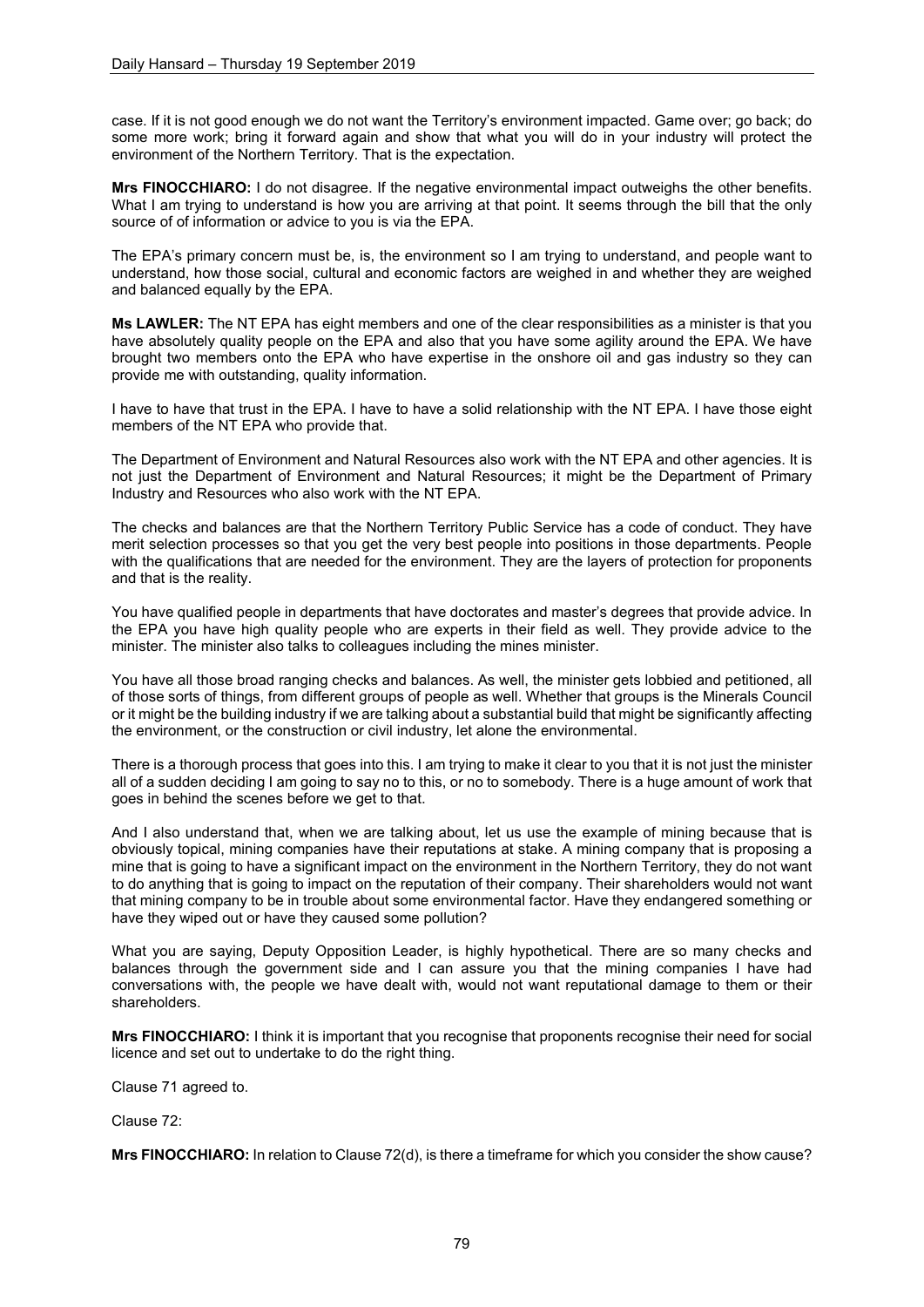**Ms LAWLER:** There is no explicit timeframe but I am still within my 30 days.

**Mrs FINOCCHIARO:** So that process takes place within the 30 days?

**Ms LAWLER:** Yes.

Clause 72 agreed to.

Clause 73 agreed to.

Clause 74:

**Mrs FINOCCHIARO:** This is a section that requires you to have a decision done and dusted within the 30 day period from which the EPA provides you their recommendations and then it has the effect that if you cannot meet that timeframe then whatever the EPA has recommended is taken to be accepted. Why has the government gone for this mechanism? Is it not constraining your ability to come to a different conclusion?

**Ms LAWLER:** It was about government listening and providing certainty to industry. As a minister, yes, you need to give this your utmost focus and not sit there and sit on your hands and delay. It is one, I talk about a dead cat, which is sits in your in-tray for a long time. You do not want any dead cats. You want to move this one so you need to give it your full attention and get it sorted basically.

**Mrs FINOCCHIARO:** I have never heard of the dead cat, minister. I obviously have not had any.

So for this provision, there is no 'stop-the-clock' mechanisms once that 30 days kicks off?

**Ms LAWLER:** Yes, it is about getting the minister moving and making sure that as soon as you get it, you give it your full attention, meet with the people that you need to meet with, follow-up, have conversations, do the work and get moving on it. The examples that we have seen, the ENPs that I have had for onshore oil and gas and I have had about six and we have worked through those in the timeframes already.

**Mrs FINOCCHIARO:** Is it not a concern then that essentially the EPA's draft recommendations as they come through due to that constrained time period, will just be rubber stamped effectively?

**Ms LAWLER:** They will not with me.

**Mrs FINOCCHIARO:** I am not suggesting that, but in future-proofing legislation with a 30-day timeline and a different minister in a different time, is there any mechanism to safeguard rubber-stamping?

**Ms LAWLER:** Yes. I am pleased to hear that you are on the other side at the moment. The industry raised concerns about a minister being able to extend the timeframe. That is why it is set in this legislation as 30 days. You are concerned about future-proofing, but 30 days is a fair and reasonable amount of time for a minister to do the work and, if necessary, go back to the EPA, meet with other people and work through this. It provides certainty to industry. It was seen as a fair and reasonable decision.

Clause 74 agreed to.

Clauses 75 to 78, by leave, taken together and agreed to.

Clause 79:

**Mrs FINOCCHIARO:** Minister, is there any timeframe in clause 79?

**Ms LAWLER:** It is still subject to the 30 days.

Clause 79 agreed to.

Clause 80:

**Mrs FINOCCHIARO:** This just goes back to my earlier comments regarding the 'stop the clock' provision. I suppose I know what your answer will be, minister, but I will ask the question anyway. The clock stops running once you get to clause 3. Did the government look at any alternative ways to deal with this timeframe issue?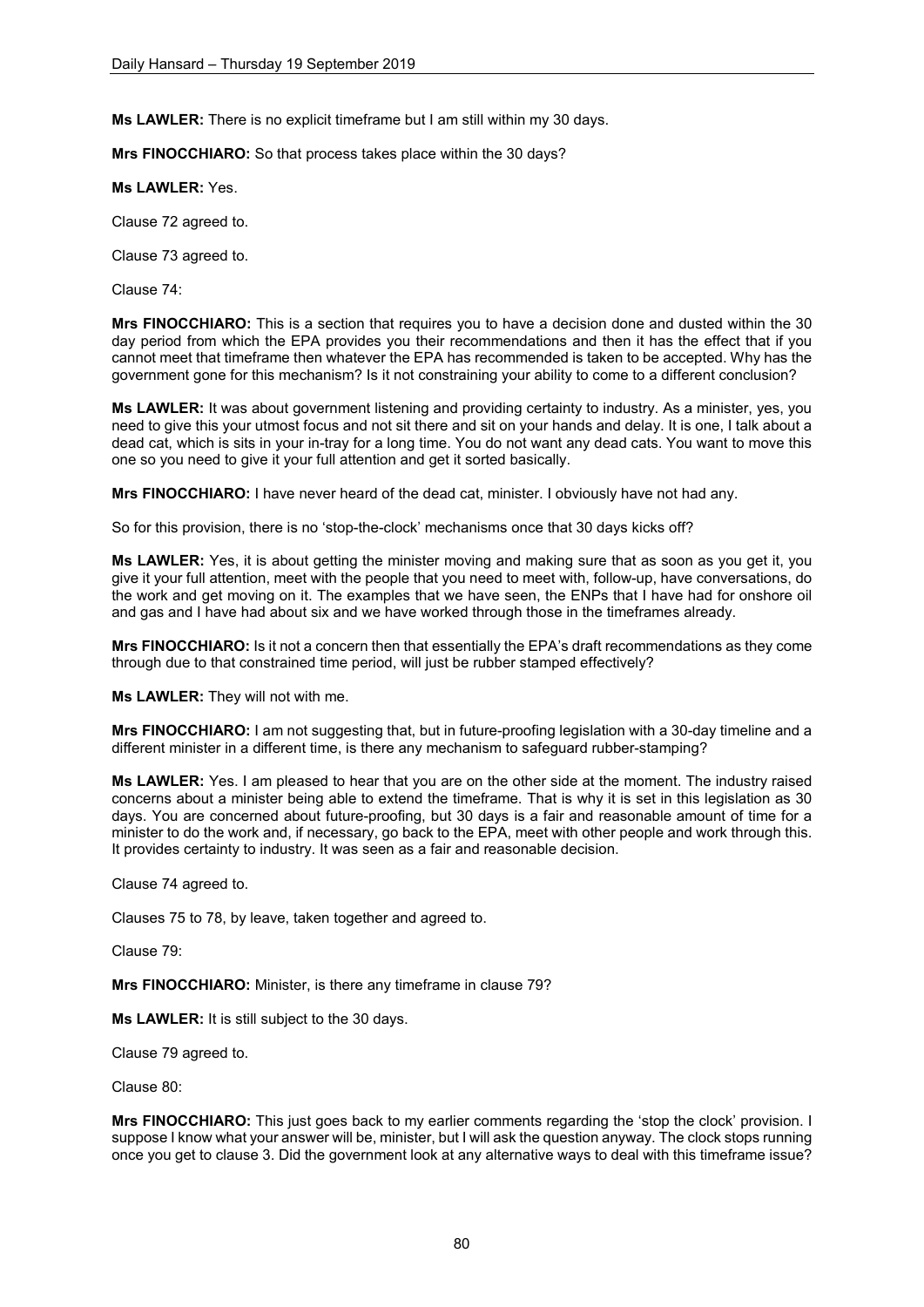**Ms LAWLER:** No, it did not.

**Mrs FINOCCHIARO:** Why is the time for this decision 60 business days?

**Ms LAWLER:** In this case, I am rejecting the EPAs advice, then I am going back and getting the final approval.

Clause 80 agreed to.

Clauses 81 to 98, by leave, taken together and agreed to.

Clause 99:

**Mrs FINOCCHIARO:** Minister, my comments around this section and the next go to 'stop the clock'. Was any alternative considered for these sections?

**Ms LAWLER:** No, there was not.

Clause 99 agreed to.

Clause 100:

**Mrs FINOCCHIARO:** This relates to 'stop the clock' again, but the minister answered my question in the previous clause.

Clause 100 agreed to.

Clause 101, by leave, agreed to.

Clauses 102 to 105, by leave, taken together and agreed to.

Clause 106:

**Ms LAWLER:** Mr Deputy Speaker, I move amendment 20 to clause 106. Clause 106 specifies the circumstances in which the minister may amend an environmental approval. This includes making amendments at the request of the approval holder and on the minister's own initiative in other limited circumstances. The clause is designed to provide approval holders with certainty whilst still ensuring that environmental impacts are managed appropriately and the environment is protected to the extent practicable.

Assembly amendment 20 inserts a new subclause (2A). The subclause identifies matters that the minister must consider before amending an environmental approval at the request of a proponent. This decisionmaking criteria provides additional certainty to the community that development by stealth is not allowed by ensuring that the amendments do not undermine environmental responsibilities and outcomes as identified through an environmental impact assessment process. This amendment reflects recommendation 8 of the scrutiny committee.

**Mrs FINOCCHIARO:** Minister, will this amendment have any impact on the 60-day required timeline?

**Ms LAWLER:** No, it will not.

Amendment agreed to.

Clause 106, as amended, agreed to.

Clauses 107 and 108, by leave, taken together and agreed to.

Clause 109:

**Ms LAWLER:** Mr Deputy Speaker, I move amendment 21 to clause 109. Clause 109 specifies the circumstances in which the minister may revoke an environmental approval. The grounds for revocation are limited in order to balance the need to provide approval holders with certainty and the need to ensure the environmental impacts are managed appropriately and the environment is protected to the extent practicable.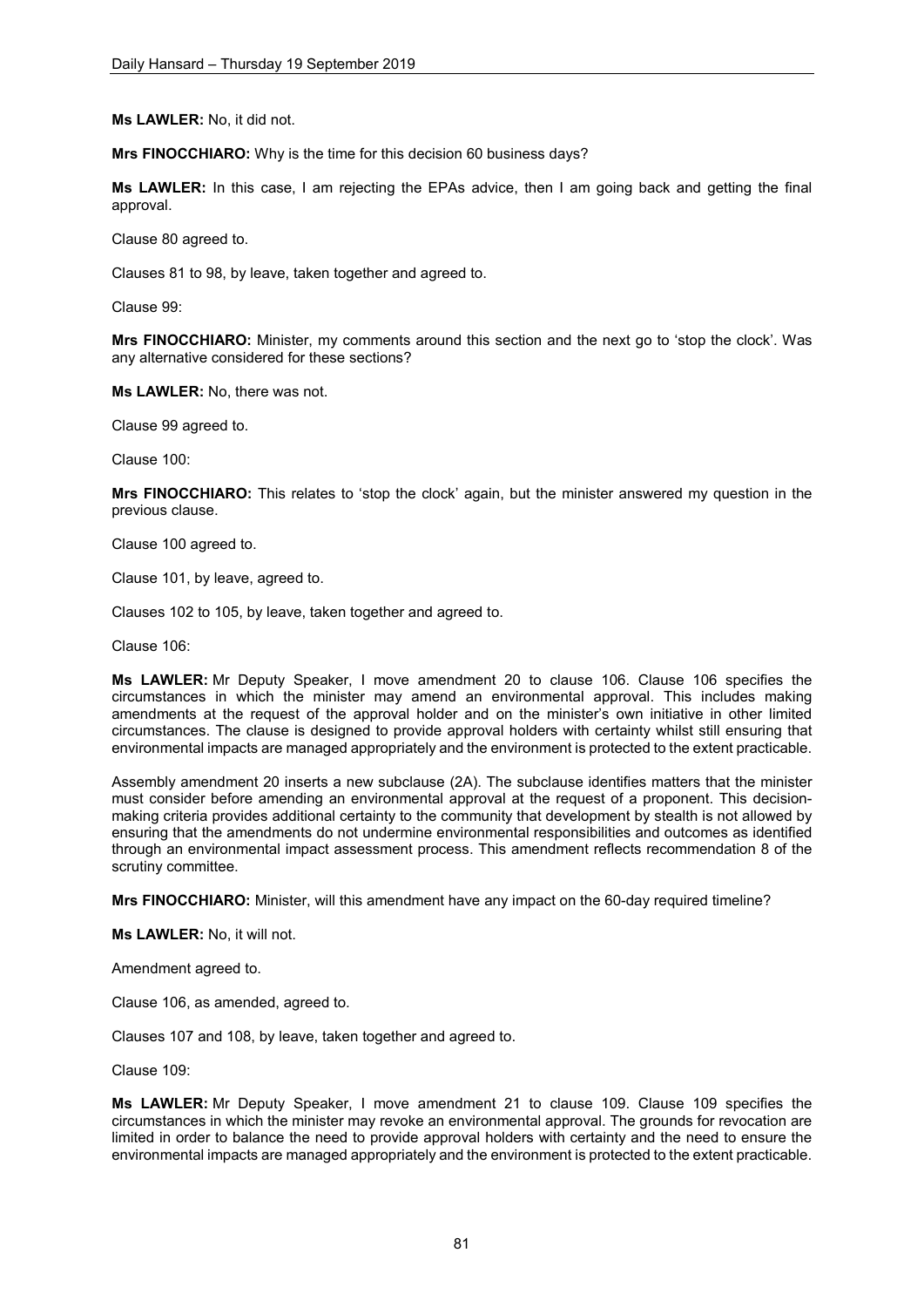Subclause (c) identifies that the minister may revoke an environmental approval if the minister believes on reasonable grounds that the environmental impacts of the action cannot be appropriately avoided mitigated or managed or, if appropriate, offset.

Assembly amendment 21 amends subclause (c) to provide a further limitation that the minister's belief must be the result of compliance monitoring and enforcement activities. This makes the subclause consistent with subclause (b). It addresses concerns about the current drafting of the clause which is associated with the fact the clause appeared to potentially be in conflict with the purpose of an environment approval, which is to authorise environmental impacts. This amendment reflects recommendation 9 of the scrutiny committee report.

Amendment agreed to.

Clause 109, as amended, agreed to.

Clause 110 to 141, by leave, taken together and agreed to.

Clause 142:

**Ms LAWLER:** I move amendment 22 to clause 142. An environmental audit is a compliance took that provides a mechanism to obtain information to improve the understanding of the environmental impacts of specific actions. Clause 142 identifies those circumstances in which the Chief Executive Officer may direct an approval holder to undertake an environmental audit.

Assembly amendment 22 omits the current clause and inserts a new clause. Under the current clause the CEO's powers to direct and audit are limited to where the CEO reasonably believes or suspects that an approval holder has, or is likely to, contravene the environmental approval.

Under these amendments the CEO will also be able to direct an audit where the environmental impact appears to be significantly greater than was indicated during the original environmental impact assessment and decision making process.

This amendment has been designed to enhance transparency and accountability and improve the operation of the bill. This amendment reflects recommendation 10 of the scrutiny committee.

**Mrs FINOCCHIARO:** How is reasonable grounds decided? What would constitute a reasonable ground?

**Ms LAWLER:** The Chief Executive would have some information before them that they would consider important.

**Mrs FINOCCHIARO:** So the grounds are at the discretion of the CEO?

**Ms LAWLER:** Yes that is right.

**Mrs FINOCCHIARO:** And that will not be further articulated in the regulations?

**Ms LAWLER:** No. This is standard drafting, for Chief Executive Officers' roles.

Amendment agreed to.

Clause 142, as amended, agreed to.

Clauses 143 to 158 taken together and agreed to.

Clause 159:

**Ms LAWLER:** I move amendment 23 to Clause 159.

Clause159 allows the Chief Executive Officer to appoint a person to be an environmental officer. Environmental officers are provided with a number of powers that enable them to investigate and enforce potential breaches of the act. It also identifies that police officers are environmental officers under the act.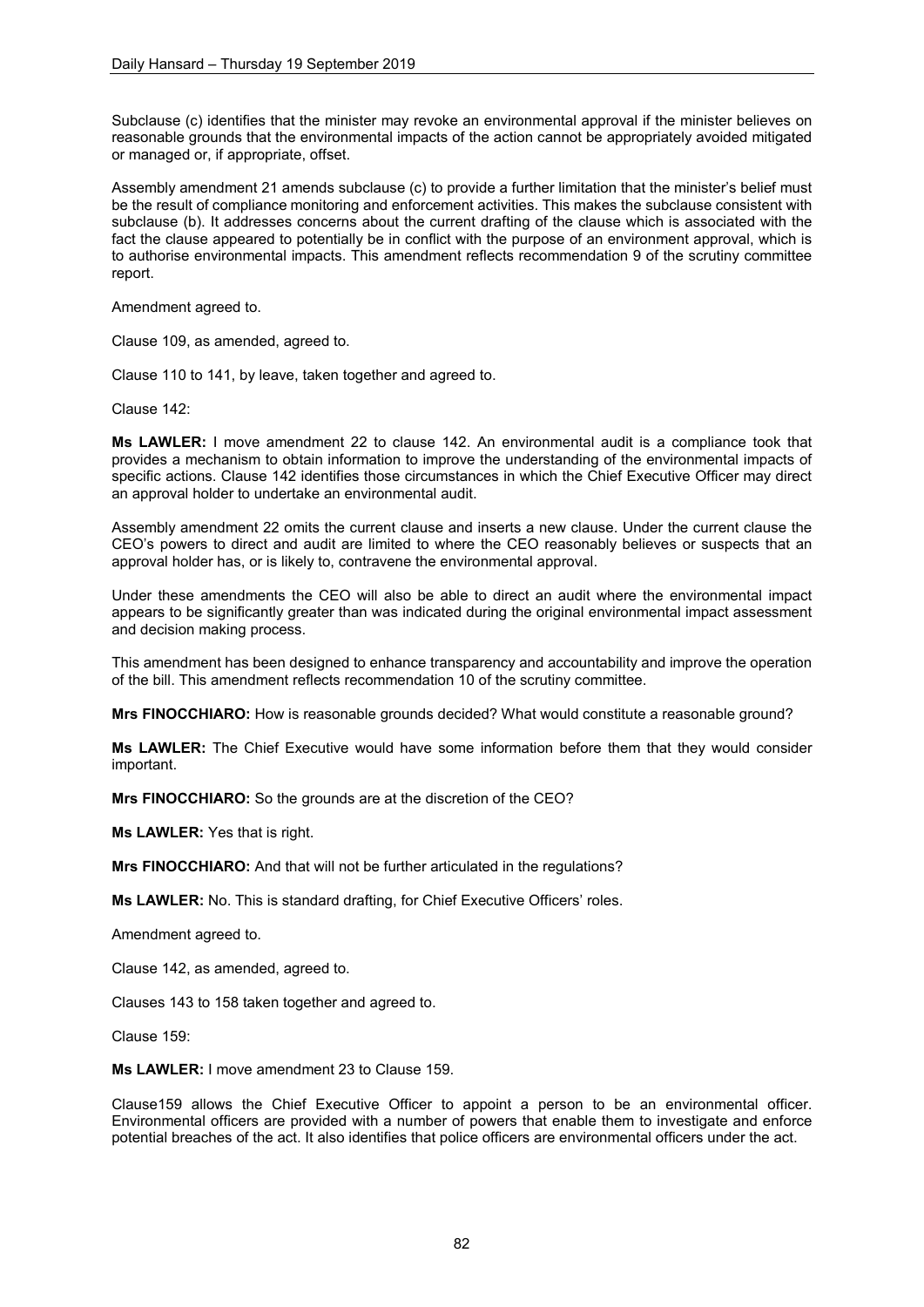Environmental officers are given a number of powers and functions under the act to investigate alleged breaches of the act and environmental approvals and to take compliance or enforcement action.

Assembly amendment 23 inserts a new subclause (1)(a). This subclause provides decision making criteria for the CEO when appointing an environmental officer and will ensure that only suitably qualified, trained, skilled or experienced people are appointed as officers.

This amendment uses the expression, 'skills, qualifications, training or experience'. This recognises that highly experienced staff may not hold formal qualifications but this should not prevent their appointment as officers.

This amendment is broadly consistent with other recent legislation before the assembly, including the Animal Protection Bill 2018 and the Hemp Industry Bill 2019. This amendment reflects the intent of recommendation 11 of the scrutiny committee report.

**Mrs FINOCCHIARO:** It is certainly an improvement on the bill so I support that amendment.

**Ms LAWLER:** Thank you.

Amendment agreed to.

Clause 159, as amended, agreed to.

Clauses 160 and 161, taken together and agreed to.

## **VISITORS Family of Member for Arafura**

\_\_\_\_\_\_\_\_\_\_\_\_\_\_\_\_\_\_\_\_\_\_\_\_\_\_\_

**Mr DEPUTY SPEAKER:** Honourable members, I advise of the presence in the gallery of the wife, father and granddaughter of the Member for Arafura. Welcome to Parliament House. We hope you stay entertained up there.

**Members:** Hear, hear!

Clause 162:

**Mrs FINOCCHIARO:** This clause gives significant powers to environmental officers. An environmental officer may do anything, cause anything to be done or take any action the environmental officer believes on reasonable grounds is necessary. Can you explain why such broad language is used in this section?

\_\_\_\_\_\_\_\_\_\_\_\_\_\_\_\_\_\_\_\_\_\_\_\_\_\_\_

**Ms LAWLER:** It is fairly standard in these roles to use that language. These officers are investigating significant issues that are affecting the environment. It is broad but tight.

**Mrs FINOCCHIARO:** Do they undertake their duty from direction from the CEO or is it independently done as part of their duty that they exercise their discretion and powers as they deem reasonable?

**Ms LAWLER:** They are members of the public service. As we know, they would have a line manager, there would be an executive director above them, and above that person is the chief executive of the department, so it would be working their way up through the system. But it would be the CEO, yes.

Clause 162 agreed to.

Clauses 163 to 169, by leave, taken together and agreed to.

Clause 170:

**Ms LAWLER:** I move amendment 24 to clause 170. To enable the appropriate investigation of potential offences against the act and environmental approvals, the bill establishes environmental officers and gives these officers a range of powers to investigate potential offences. This includes powers to enter and search land or premises. This power only extends to entry of residential premises with the consent of the owner or occupier, or a search warrant issued under clause 170.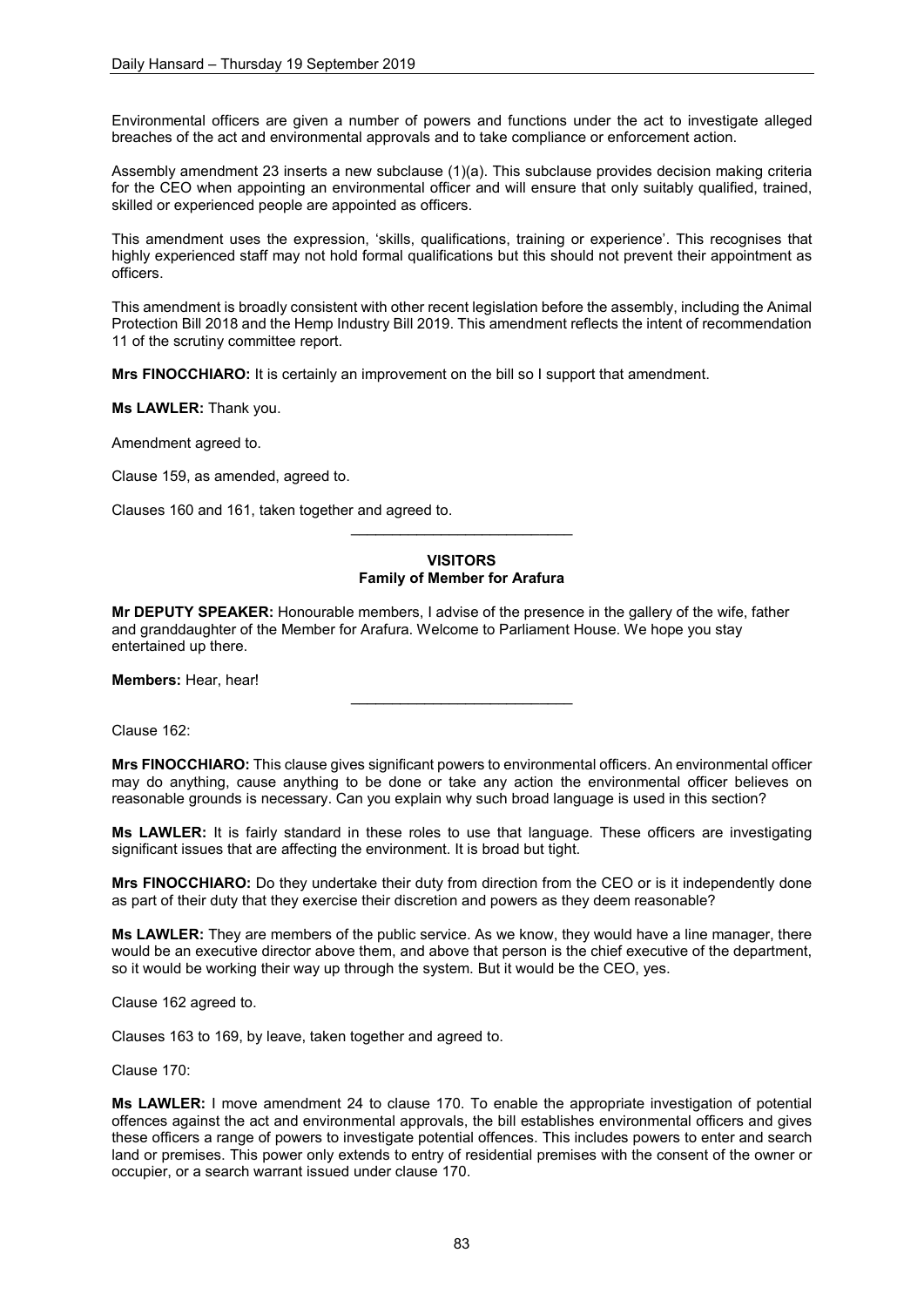Clause 170 is included specifically to authorise entry to residential premises. It acknowledges that interference with a person's premises, including their residential premises, should be limited but is necessary in some circumstances. Under the bill, these search warrants can be issued by a Justice of the Peace.

Assembly amendment 24 makes an amendment to the clause to replace the Justice of the Peace with a judicial officer. This amendment reflects the seriousness associated with obtaining search warrants to enter residential premises as part of environmental investigations. This amendment reflects recommendation 12 of the scrutiny committee report.

Amendment agreed to.

**Ms LAWLER:** Mr Deputy Speaker, I move amendment 25 to clause 170 to enable the appropriate investigation of potential offences against the act and environmental approvals. The bill established environmental offices and gives these offices a range of powers to investigate potential offences. This includes powers to enter and search land or premises. This power only extends to entry of residential premises with the consent of the owner or occupier, or a search warrant issued under clause 170.

Clause 170 is included specifically to authorise entry into residential premises. It acknowledges that interference with a person's premises, including their residential premises, should be limited but is necessary in some circumstances. Under the bill these search warrants can be issued by a Justice of the Peace. Assembly amendment 25 makes an amendment to clause to replace 'Justice of the Peace' with 'judicial officer'. This amendment reflects the seriousness associated with obtaining search warrants to enter residential premises. As part of the environmental investigation, this amendment reflects recommendation 12 of the scrutiny committee's report.

Amendment agreed to.

**Ms LAWLER:** Mr Deputy Speaker, I move amendment 26 to clause 170 to enable the appropriate investigation of potential offences against the act and environmental approvals. The bill establishes environmental officers and gives these officers a range of powers to investigate potential offences. This includes powers to enter and search land or premises. This power only extends to entry of residential premises with the consent of the owner or occupier, or a search warrant issued under clause 170.

Clause 170 is included specifically to authorise entry into residential premises. It acknowledges that interference with a person's premises, including their residential premises, should be limited but is necessary in some circumstances. Under the bill these search warrants can be issued by a Justice of the Peace. Assembly amendment 26 makes an amendment to the clause to replace 'Justice of the Peace' with 'judicial officer. This amendment reflects the seriousness associated with obtaining search warrants to enter residential premises and is part of the environmental investigation. This amendment reflects recommendation 12 of the scrutiny committee's report.

Amendment agreed to.

**Ms LAWLER:** Mr Deputy Speaker, I move amendment 27 to clause 170 to enable the appropriate investigation of potential offences against the act and environmental approvals. The bill establishes environmental officers and gives these officers a range of powers to investigate potential offences. This includes powers to enter and search land or premises. This power only extends to entry of residential premises with the consent of the owner or occupier, or a search warrant issued under clause 170.

Clause 170 is included specifically to authorise entry into residential premises. It acknowledges that interference with a person's premises, including their residential premises, should be limited but is necessary in some circumstances. Under the bill these search warrants can be issued by a Justice of the Peace. Assembly amendment 27 inserts a new subclause (7) defining who a judicial officer is for the purpose of the clause. A judicial officer is a supreme court judge, associate judge or local court judge.

This amendment reflects the seriousness associated with obtaining search warrants to enter residential premises and is part of the environmental investigation. This amendment reflects recommendation 12 of the scrutiny committee's report.

Amendment agreed to.

Clause 170, as amended, agreed to.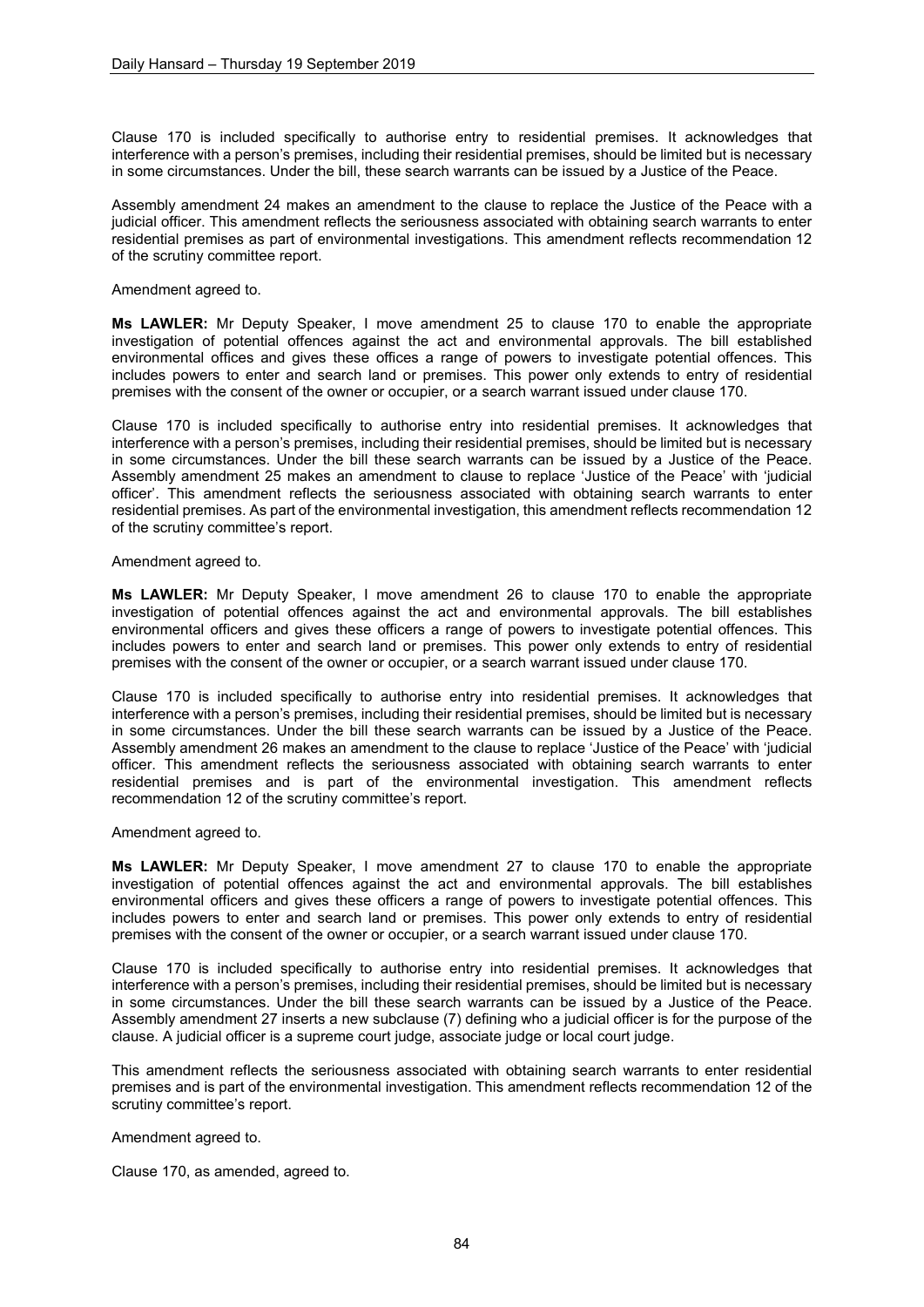Clauses 171 to 186, by leave, taken together and agreed to.

Clause 187:

**Ms LAWLER:** Mr Deputy Speaker, I move amendment 28 to clause 187. Division 2 of part 9 of the bill establishes a system of environmental protection notices. These are notices that can be issued by the CEO or an environmental officer to ensure a proponent or approval holder complies with the act or an environmental approval in order to minimise unauthorised environmental impacts. The division identifies who can be issued with a notice and that these environmental protection notices can be recorded on the land title. It is important that underlying land owners and occupiers are aware of any notices that may be reported on the land. Clause 187 requires the chief executive officer to advise owners and occupiers about a notice as soon as practical after it has been recorded on the title. This ensures that land owners and occupiers are aware of the notice and also of their obligations under the notice.

Assembly amendment 28 amends subclause (2) by clarifying that the chief executive officer must take all reasonable steps to give written to the owner or occupier. Subclause (4) allows the chief executive officer to give this written by addressing the notice to the occupier and posting or leaving it at the land. These amendments recognise the importance of these notifications provisions and provide certainty that the CEO will take all reasonable steps to provide impacted owners and occupiers about a notice. This amendment reflects recommendation 13 of the scrutiny committee report.

**Mrs FINOCCHIARO:** Minister, what constituents a reasonable step that would be expected of the CEO to take to notify owners?

**Ms LAWLER:** It would be that the chief executive officer would try to find their address, the right place, try to contact them, go out—just do everything possible to make sure that they receive that information.

Amendment agreed to.

**Ms LAWLER:** Mr Deputy Speaker, I move amendment 29 to clause 187. Division 2 of part 9 of the bill establishes a system of environmental protection notices. These are notices that can be issued by the chief executive officer or an environmental officer to ensure a proponent or approval holder complies with the act or an environmental approval in order to minimise unauthorised environmental impacts.

The division identifies who can be issued with a notice and that these environmental protection notices can recorded on the land title. It is important that underlying land owners and occupiers are aware of any notices that may be recorded on the land.

Clause 187 requires that the chief executive officer advise owners and occupiers about a notice as soon practical after it has been recorded on the title. This ensures that land owners and occupiers are aware of the notice and also of their obligations under the notice.

Assembly amendment 29 amends subclause (4) to align with the new obligations in subclause (2) by requiring all reasonable steps to have been taken to notify an occupier before the chief executive officer can use these provisions to provide the notice. This amendment recognises the importance of these provisions and provides certainty that the CO will take all reasonable steps to provide impacted owners and occupiers about a notice.

This amendment reflects recommendation 13 of the scrutiny committee's report.

Amendment agreed to.

Clause 187, as amended, agreed to.

Clauses 188 to 203, by leave, taken together and agreed to.

Clause 204:

**Ms LAWLER:** Mr Deputy Speaker, I move amendment 30 to clause 204. Division 4 of part 9 of the bill establishes a system of closure notices. These are notices that can be issued by the minister for those sites that may require ongoing monitoring or management after the expiration of an environmental approval. This could apply, for example, to landfills which are full and are seeking to be closed. Under the division notices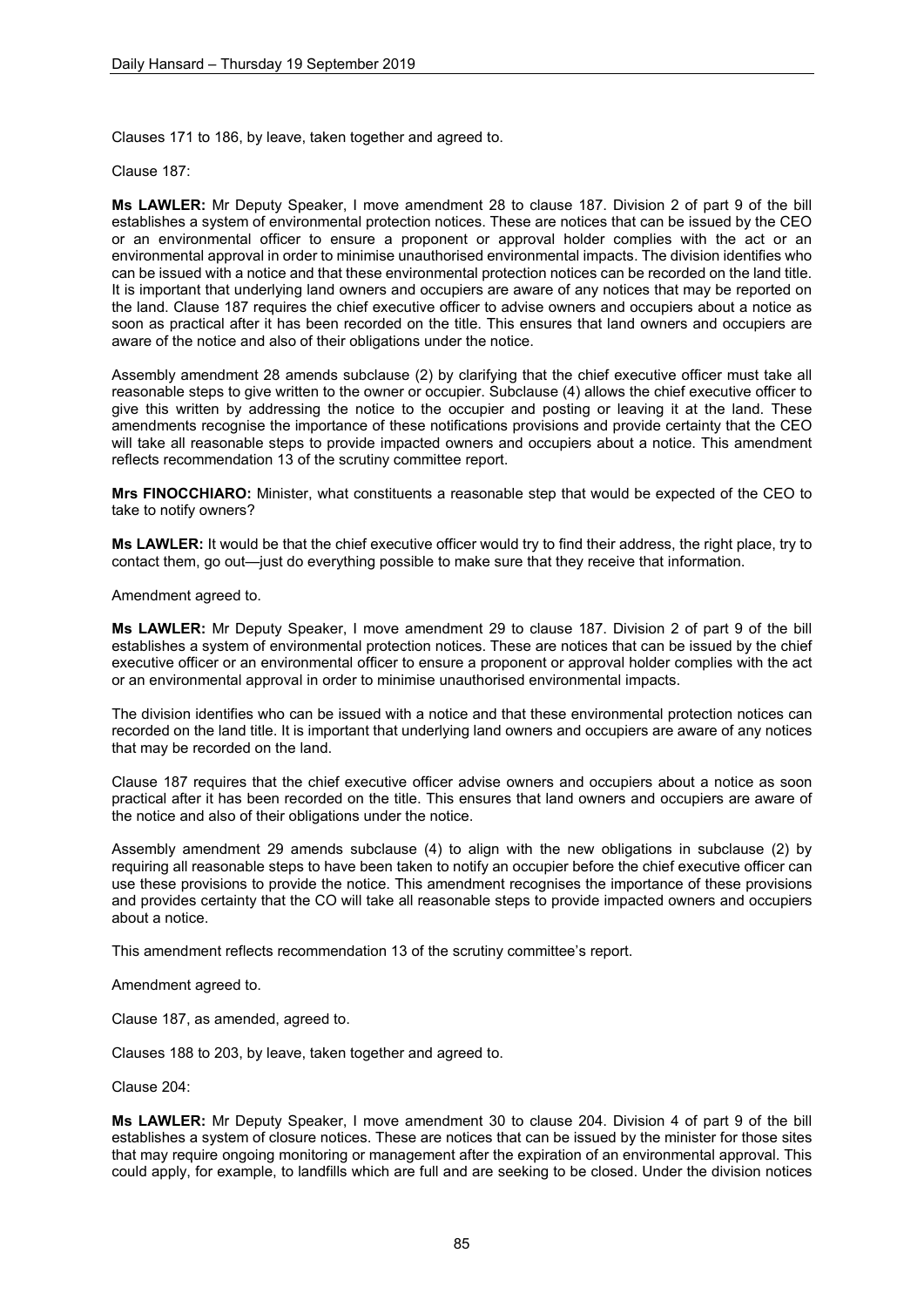can be issued before an environmental approval expires or after the expiration or revocation of an approval. The division also identifies who can be issued with a notice. Notices can be recorded on the land title. It is important that underlying land owners and occupiers are aware of any notices that may be recorded on the land.

Clause 204 requires the Chief Executive Officer to advise owners and occupiers about a notice as soon as practicable after it has been recorded on the title. This ensures that land owners and occupiers are aware of the notice and also of their obligations under the notice.

Assembly amendment 30 amends subclause (2) by clarifying that the Chief Executive Officer must take all reasonable steps to give written notice to the owner or occupier. Subclause (4) allows the CEO to give this written notice by addressing the notice to the occupier and posting it or leaving it at the land.

This amendment recognises the importance of these notification provisions and provides certainty that the CEO will take all reasonable steps to provide impacted owners and occupiers about a notice. This amendment reflects recommendation 13 of the scrutiny committee's report.

Amendment agreed to.

**Ms LAWLER:** I move amendment 31 to clause 204. Division 4 of Part 9 of the bill establishes a system of closure notices. These are notices that can be issued by the minister for those sites that may require ongoing monitoring or management after the expiration of an environmental approval. This could apply, for example, to landfills which are full and are seeking to be closed.

Under the division, notices can be issued before an environmental approval expires or after the expiration or revocation of an approval. The division also identifies who can be issued with a notice. Notices can be recorded on the land title. It is important that underlying land owners and occupiers are aware of any notices that may be recorded on the land.

Clause 204 requires that the chief executive officer advise owners and occupiers about a notice as soon as practicable after it has been recorded on the title. This ensures that land owners and occupiers are aware of the notice and also of their obligations under the notice.

Assembly amendment 31 amends subclause (4) to align with the new obligations in subclause (2) by requiring all reasonable steps to have been taken to notify an occupier, before the CEO can use these provisions to provide the notice.

This amendment recognises the important of these notification provisions and provides certainty that the CEO will take all reasonable steps to provide impacted owners and occupiers about a notice. This amendment reflects recommendation 13 of the scrutiny committee's report.

Amendment agreed to.

Clause 204, as amended, agreed to.

Clauses 205 to 287, taken together and agreed to.

Clause 288:

**Ms LAWLER:** I move amendment 32 to Clause 288. Clause 285 of the bill gives the minister the power to direct proponents and approval holders to provide certain environmental information, including data. The intent of the section is to improve knowledge about the Territory's environment in order to inform decision making.

Clause 288 recognises that in some circumstances, a proponent or approval holder may not be able to comply with the direction. For example, because the information is sensitive or confidential, or there may be practical barriers to providing the information. It allows that person to seek an exemption from the requirement to provide the information.

Assembly amendment 32 inserts a new subclause 2(a). This subclause provides decision making criteria for the minister when considering granting an exemption to a proponent or approval holder from an obligation to provide information as required by Clause 285. Under this amendment, the minister must be satisfied that granting the exemption will not undermine the objects of the act.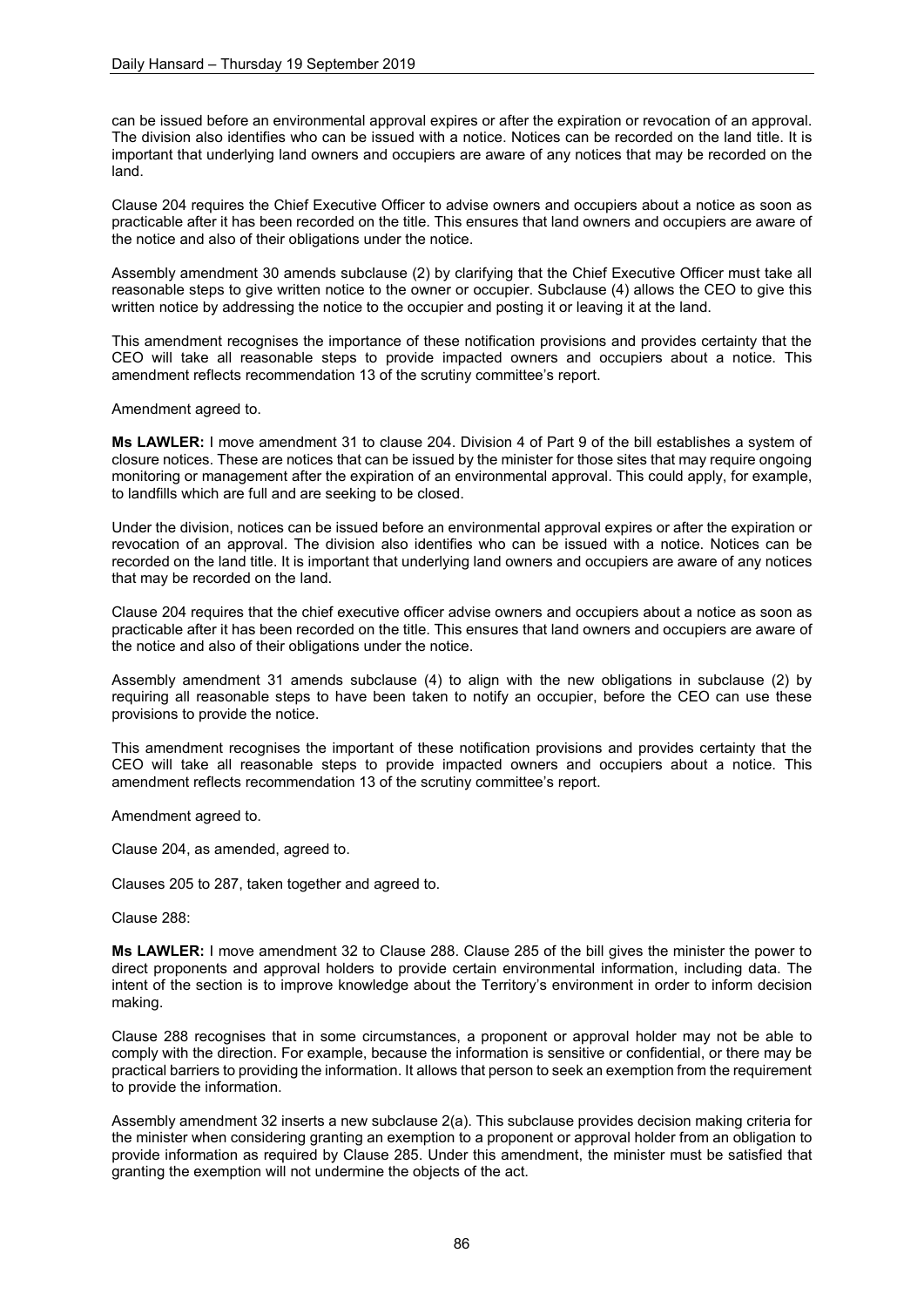Amendment agreed to.

**Ms LAWLER:** I move amendment 33 to clause 288. Clause 288 of the bill gives the minister the power to direct proponents and approval holders to provide certain environmental information, including data. The intent of the section is to improve knowledge about the Territory's environment in order to inform decision making.

Clause 288 recognises that in some circumstances, a proponent or approval holder may not be able to comply with the direction—for example, because the information is sensitive or confidential, or there may be practical barriers to providing the information—and allows that person to seek an exemption from the requirement to provide the information.

Assembly amendment 33 amends subclause (3) by placing a time frame on the publication of statements of reason by the minister for granting an exemption from the requirement to provide information. The amendment requires publication to occur as soon as practicable after the declaration is made.

This amendment provides additional certainty that statements of reason will be published in a timely manner and is consistent with other amendments to this bill. The amendment reflects Recommendation 14 of the scrutiny committee's report.

**Mrs FINOCCHIARO:** With the amendment, will you still be required to publish a statement of reason?

## **Ms LAWLER:** Yes.

**Mrs FINOCCHIARO:** For the previous amendment?

## **Ms LAWLER:** Yes.

Amendment agreed to.

Clause 288, as amended, agreed to.

Clauses 289 to 292, by leave, taken together and agreed to.

Clause 293:

**Ms LAWLER:** I move amendment 34 to clause 293. Clause 293 establishes the power for the Administrator to make regulations under the act. The clause contains a standard note at the end of the clause directing the reader to refer to the *Interpretation Act 1978*.

During its preparation of the Assembly amendments, the Office of Parliamentary Counsel identified that the note had been incorrectly placed at the end of the clause, rather than at the end of clause 1, and that referenced Division 2 of Part VII of that act, rather than the more standard reference to section 65 of the act.

Assembly amendment 34 inserts the note in the correct location. This is a technical amendment addressing an error in the placement of the note. The amendment ensures that the regulation-making power is consistent with other regulation-making powers in Territory legislation.

### **Mrs FINOCCHIARO:** When will the regulations be finished?

**Ms LAWLER:** It is a matter of as soon as this work is done, this act is passed, the regulation work we are hoping to be finished in the next few weeks. It was just making sure this act is passed. There has been a draft of the regs that went out for consultation and there will be further consultation on these regs—but within the next few weeks basically.

**Mrs FINOCCHIARO:** Touching on that was to be my next question. I want to confirm. Once the regulations have finished being drafted, will they go out for consultation like your earlier regulatory draft did?

### **Ms LAWLER:** Yes, they will.

**Mrs FINOCCHIARO:** Okay. So, the regulations to this bill will go out to consultation?